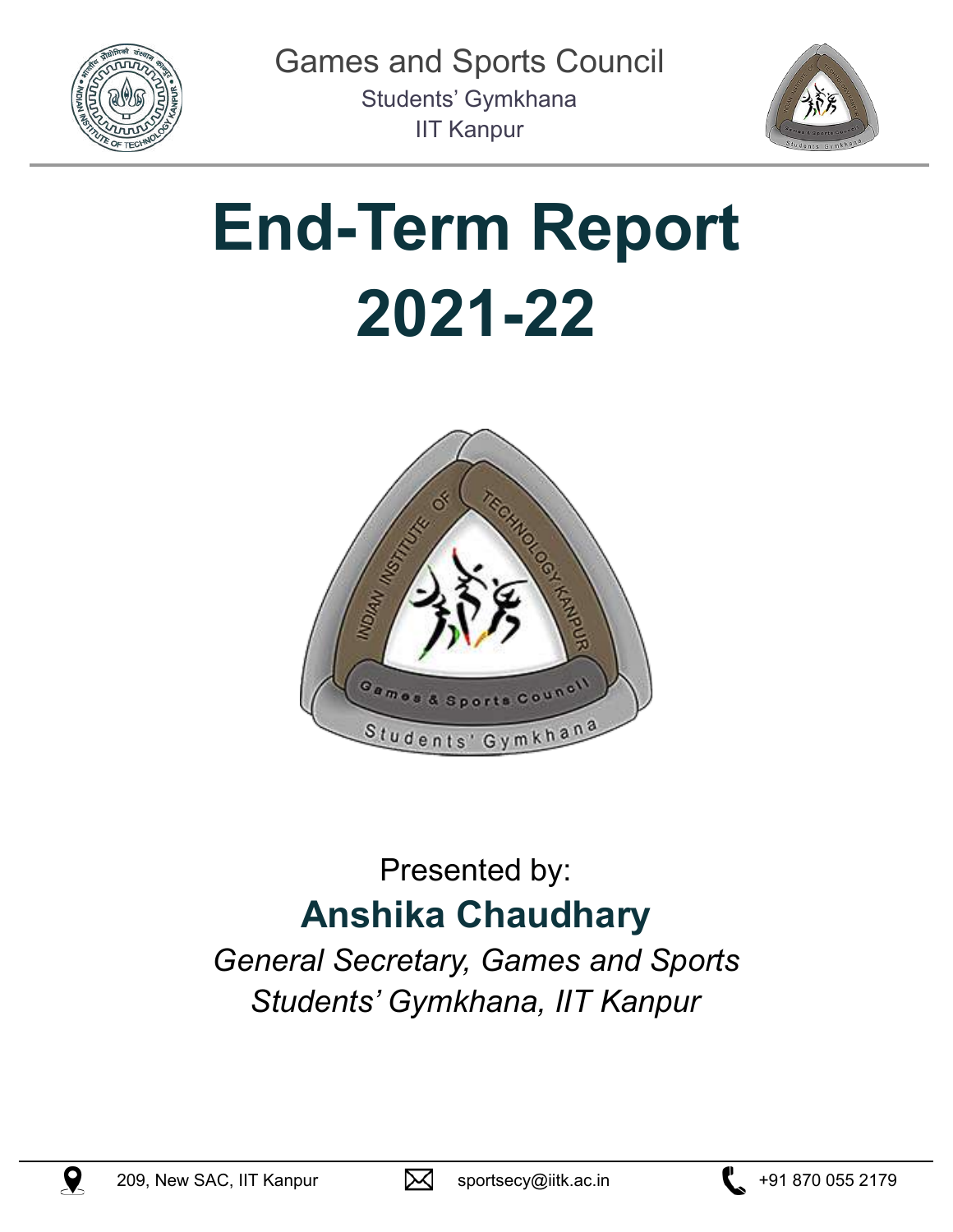



## **CLUBS AND SOCIETIES**

### **Adventure Club**

1. Adventure sports club organized NEA 2.0 this semester in which more than 200 students, staff and faculties were registered.

2. NEA 2.0 was an extended version of the NEA 2020 event in which we included various activities like daily online exercise workout, yoga, meditation and boxing sessions each week in both morning and evening sessions.

3. Around 35 people from the morning and evening session participated with remarkable attendance throughout the entire event which shows quite a success of the event.

4. Organized a freshers event "INTO THE WILD" for the 2020 batch in which Y20 PG participated with great enthusiasm and they created impressive itineraries for trekking in various regions of Himalayas.

5. In collaboration with the bicycling society we organized a two weeks conditioning workshop for the PAN IIT cycling event in which IITK performed great.

6. The club is preparing people for treks and cycling which is planned to be organized after the end of semester (May 6th-15 th, 2022).

7. The club has planned treks and cycling expeditions:

- **Rupin pass**
- · Sar pass





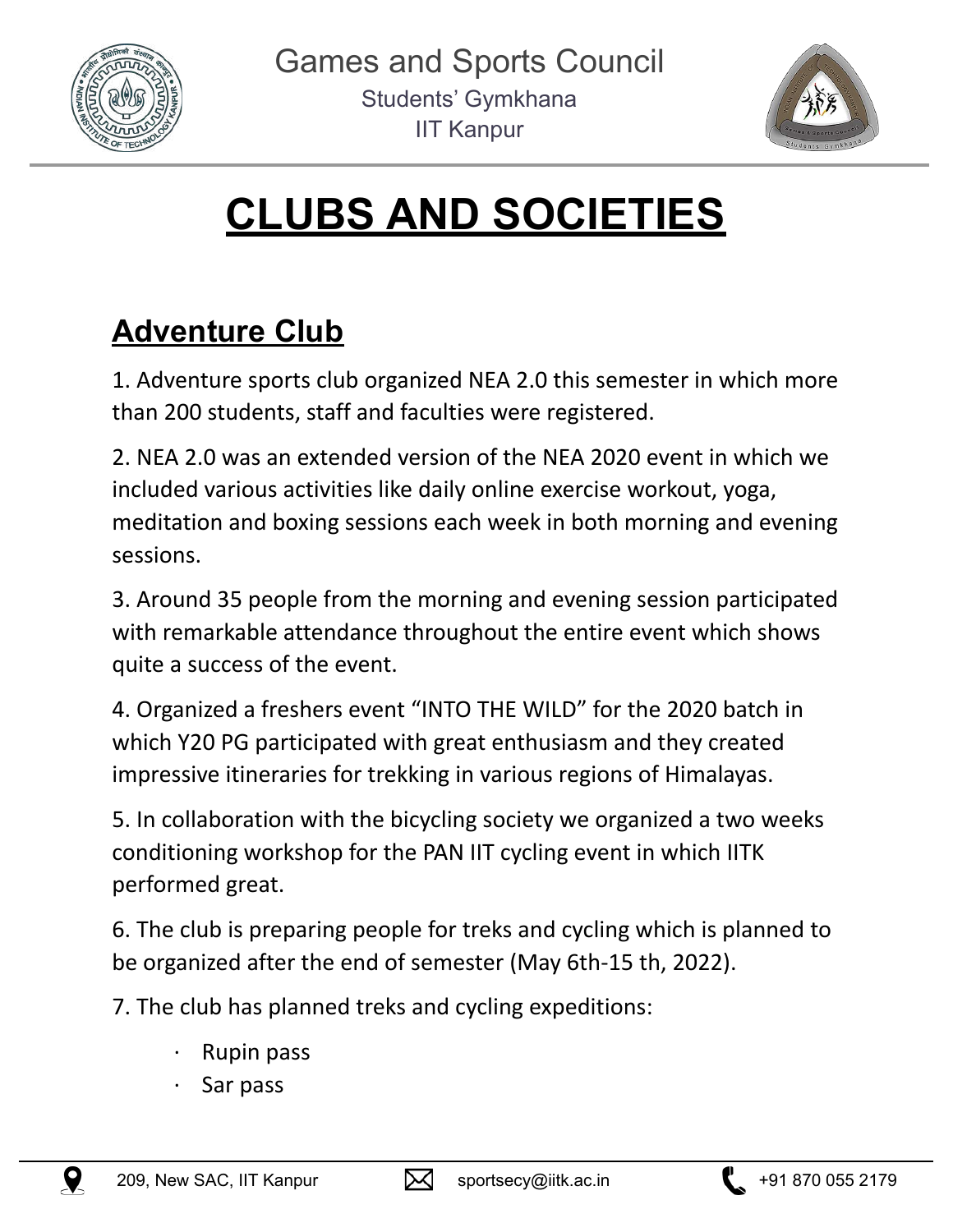



- · Har ki dun
- · Cycling Shimla to Manali

8. For the physical and mental preparation for the above mentioned expeditions the club has started conditioning sessions from March 3, 2022 in which around 100 people are coming regularly for their fitness.

9. As a part of conditioning the Adventure club has already organized 4 km,5 km and 8 km cross country runs. A 10 km cross country run is planned on 16th April, 2022.

### **Chess Club**

### **ONLINE :**

- 1. The club has worked collaboratively with other IITs organizing bodies on conducting successful major tournaments like U-21 National Chess League, Quarantine Chess tour.
- 2. Currently having discussion with other chess clubs and external chess platforms like wow chess for future collaborative actions.
- 3. The club has successfully connected the Chess.com India association for future assistance with streaming and hosting setups & All India Chess Federation (AICF) for hosting any official FIDE tournaments in campus.
- 4. Launched major flagship event "IITK Super League/Clash of Champions"
- 5. Taken initiatives to livestream the tournament finals with game commentary.
- 6. Structured a proper roadmap of this tournament for upcoming times.





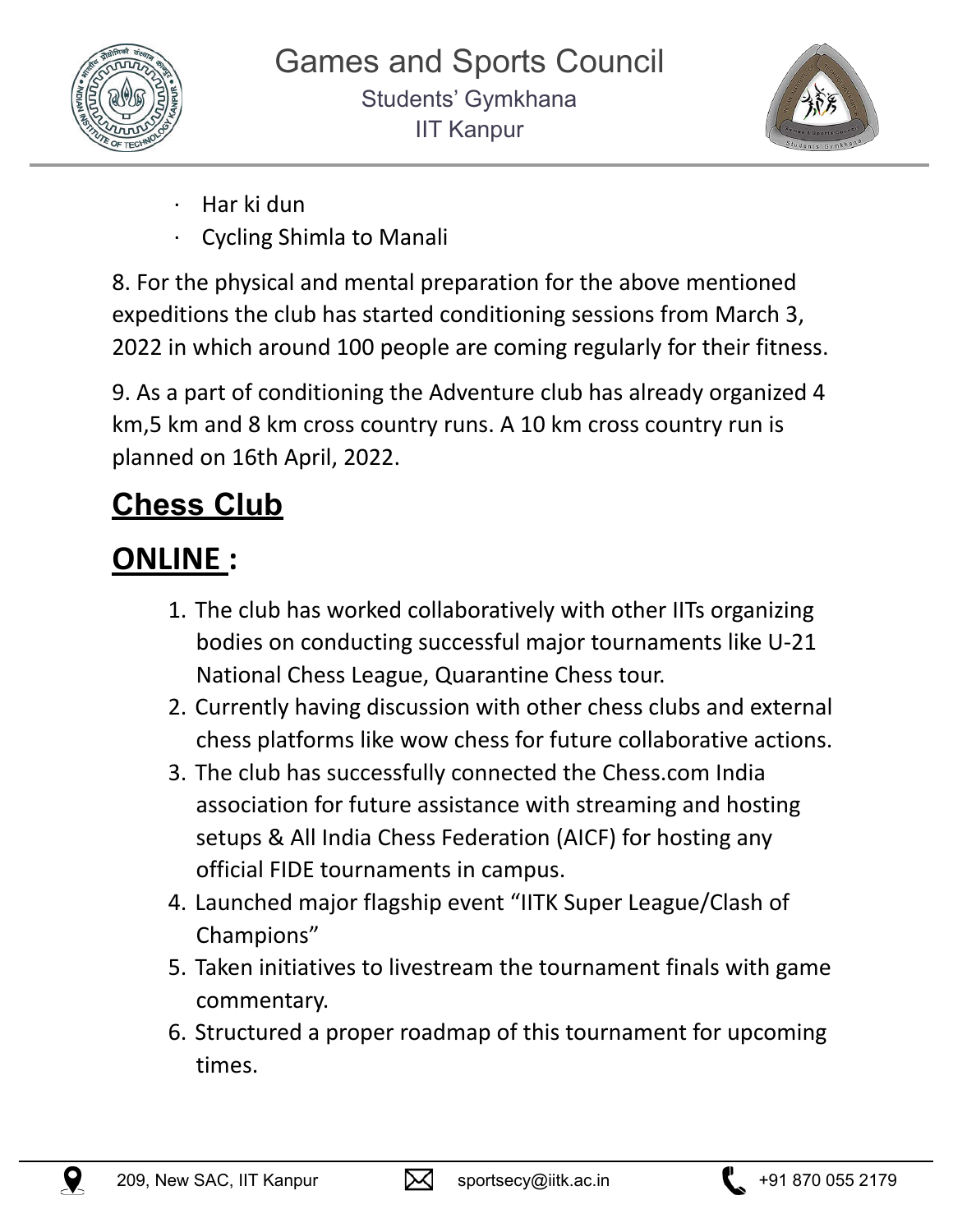



- 7. Channelized Insta, FB & Discord handles in a synchronized way to reach student community more efficiently.
- 8. Conceptualized Chess club logo and launched final design.
- 9. Initiatives to encourage the members to showcase their chess creativity and publish the best selected ones on official Chess.com blogs.
- 10. Hosted 2 day-long Freshers' event for both Y20 & Y21 individually.
- 11. Rejuvenated the usual freshers' tournament with inclusion of Swiss round & live quiz.
- 12. Inaugurated Chess Club major Flagship Tourney
- 13. Unveiled Chess Club LOGO Design.
- 14. Official club merchandise in progress.
- 15. Boost in club's online presence & digital footfall.

### **OFFLINE :**

- 1. Resumed regular club activities and tournament with proper norms which witnessed a very enthusiastic response with 80+ participants.
- 2. Arranged 3-day long Udghosh Team Qualifier tournament and formed new official IITK Chess Team of 10 members.
- 3. Co-operated with the Udghosh organizing body to host and structure the whole event.
- 4. IIT Kanpur Chess Team clinched the first spot with a befitting unbeaten streak in the recently hosted UDGHOSH tournament.

### **BUDGET :**



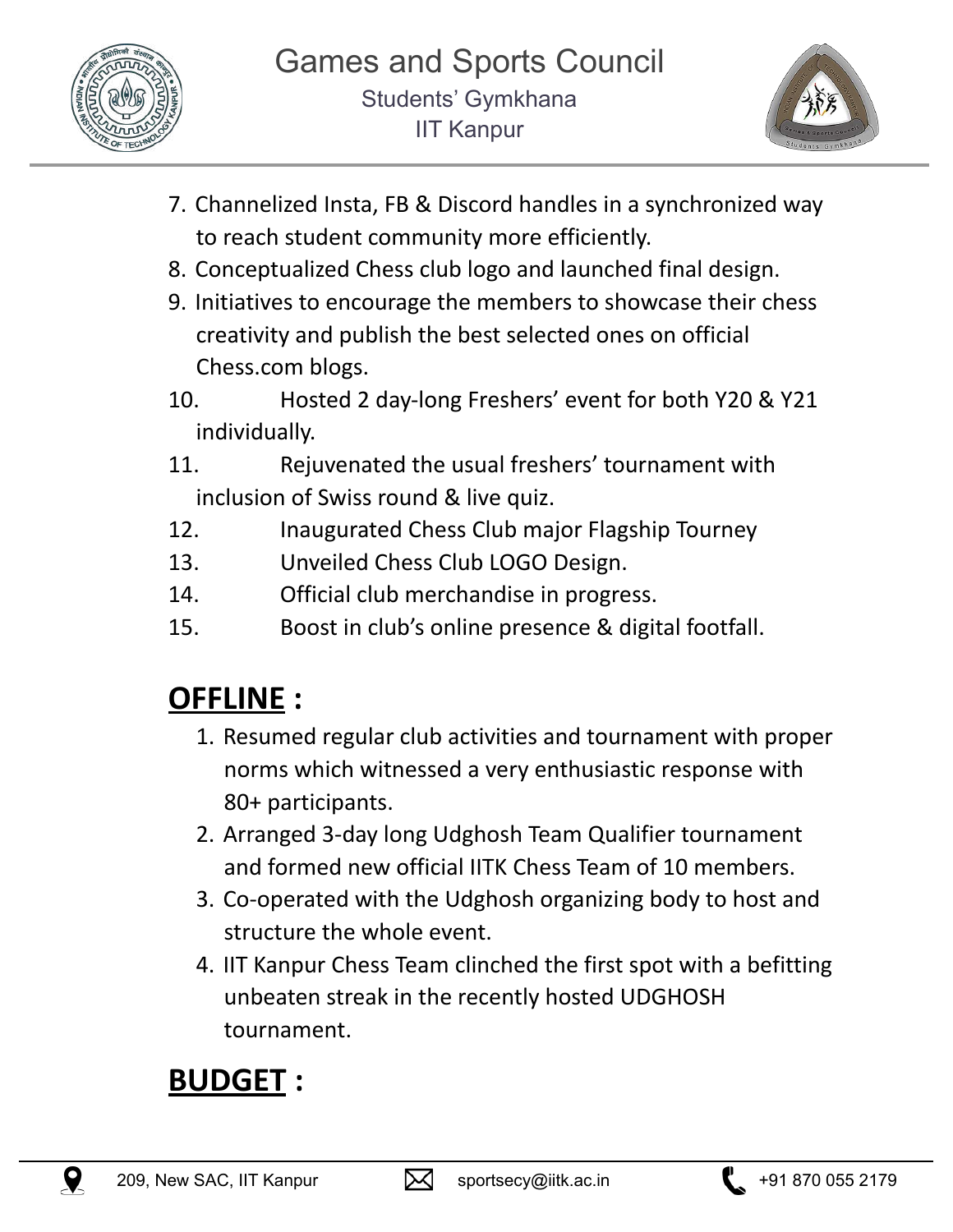



Utilized approx. 40% of the budget for yearly Diamond membership Subscription &Lifetime course access.

### **Skating Club**

FRESHER EVENT:

We asked students to upload a maximum 30 seconds video in which they can show their skills and enthusiasm towards skating. The winner was awarded with his video posted from our club facebook page.

· VIDEO SERIES TIMELINE:

Tutorial 1: Basics of roller skating-I

Tutorial 2: Basics of roller skating-II

Tutorial 3: Crossovers and Backward Scissors

Tutorial 4: Spinning

Tutorial 5: Two Foot Spin

Tutorial 7: Brackets

Tutorial 8: Strut and Pose

Tutorial 9: Rocker Turns

Tutorial 10: Counter Turns

Tutorial on Tips that will make you a better skater

Tutorial on Skating exercise before/after you skate

· Conducted online orientation for Y21.





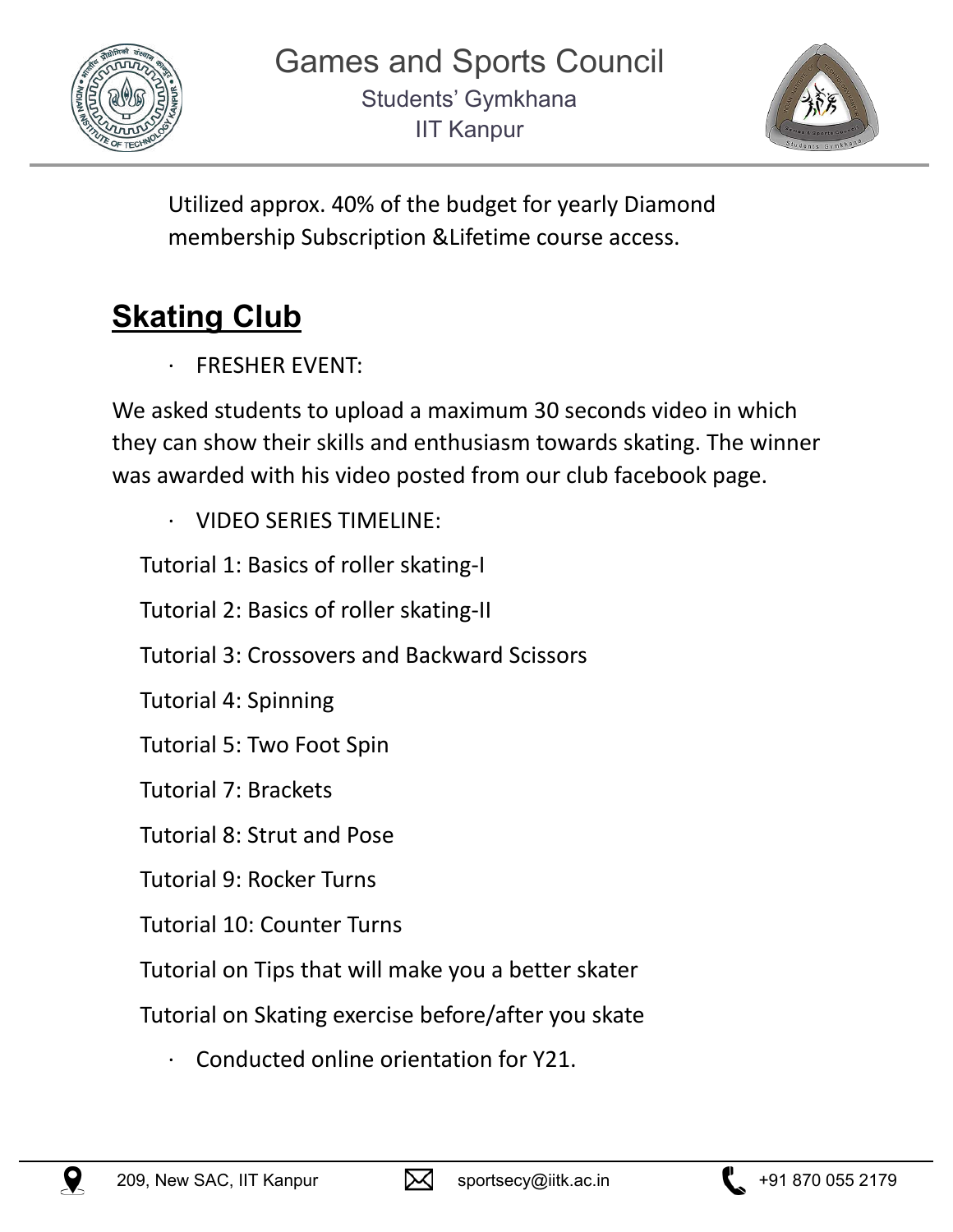



- Conducted offline skating workshops for the entire campus junta with 100+ participants.
- Issued more than 50+ skates on a weekly basis

**BUDGET :** Repaired and purchased skates of Rs 12000.

### **Shooting Society**

- Created Instagram page for the Club
	- Created and published a poster series called "Introduction to different types shooting competitions".
	- $\circ$  5 posters dealing with topics such as History, types, and details of different shooting competitions have been shared up until 31<sup>st</sup> December 2021.
	- $\circ$  We now have 90+ followers as a result.
- Facebook page for the club
	- $\circ$  Through engagement with the community, the club has increased the number of followers by 200, making the current count 1.6K followers.
	- · A workshop at a nearby shooting range was successfully organised.  $\circ$  The workshop had a total of 40 attendees.  $\circ$  The workshop covered the basics of stance and pistol & rifle handling. ○ Participants were also given the opportunity to shoot 20 rounds and were graded on how well they performed.

### **Taekwondo Club**

Activities conducted:-

1. **Taekwondo summer camp**: Three-month (May – July) camp was conducted on online mode from Monday to Friday 6:00 pm





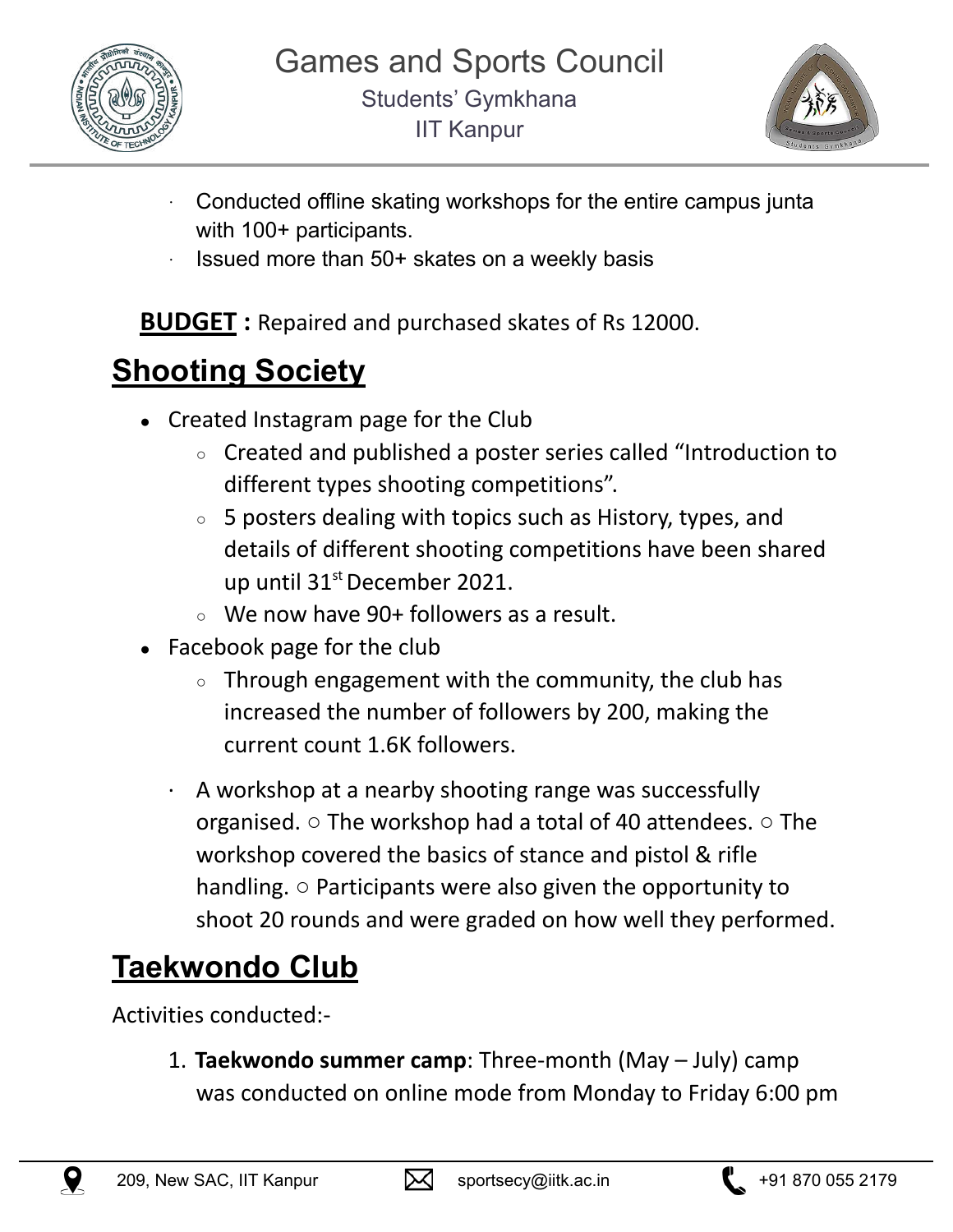



to 7:00 pm. This camp was registered by new students. So traditional taekwondo lessons were taken to teach various kicks, blocks and attack techniques.

Total number of registered students: 20

2. **Flagship event**: This was a 3-day event (Break the shackle, June 26th-28th) free of registration fee. It was conducted online with the intension of giving some ideas of what we learn in our club to the student community and to motivate them to join our club. That event was taken by club coordinators where basic kicks, hand movements to block and attack and some self-defense techniques were taught.

Total number of Participated students: 10

- 3. **Color Belt promotion test:** Color belt promotion test was held on 15<sup>th</sup> July online mode. Total number of students participated: 7
- 4. **Y20 fresher's competition- Ranbhoomi:** To welcome Y'20 batch and to encourage them Taekwondo club gave 4 challenges in Y20 fresher's competition. Challenges are continuous punches, High Kicks, Crunches and finger push-ups.

Number of participants: 12

5. **Regular taekwondo class for 1st Semester:** Regular classes for the first semester were taken online mode (Mon-Fri; 6:00 pm to 7:00 pm). Class activities include warm up exercise (15 mint) to develop flexibility, fitness and body strength which was followed by traditional taekwondo lessons (kicks, blocks, attacks and poomsae).



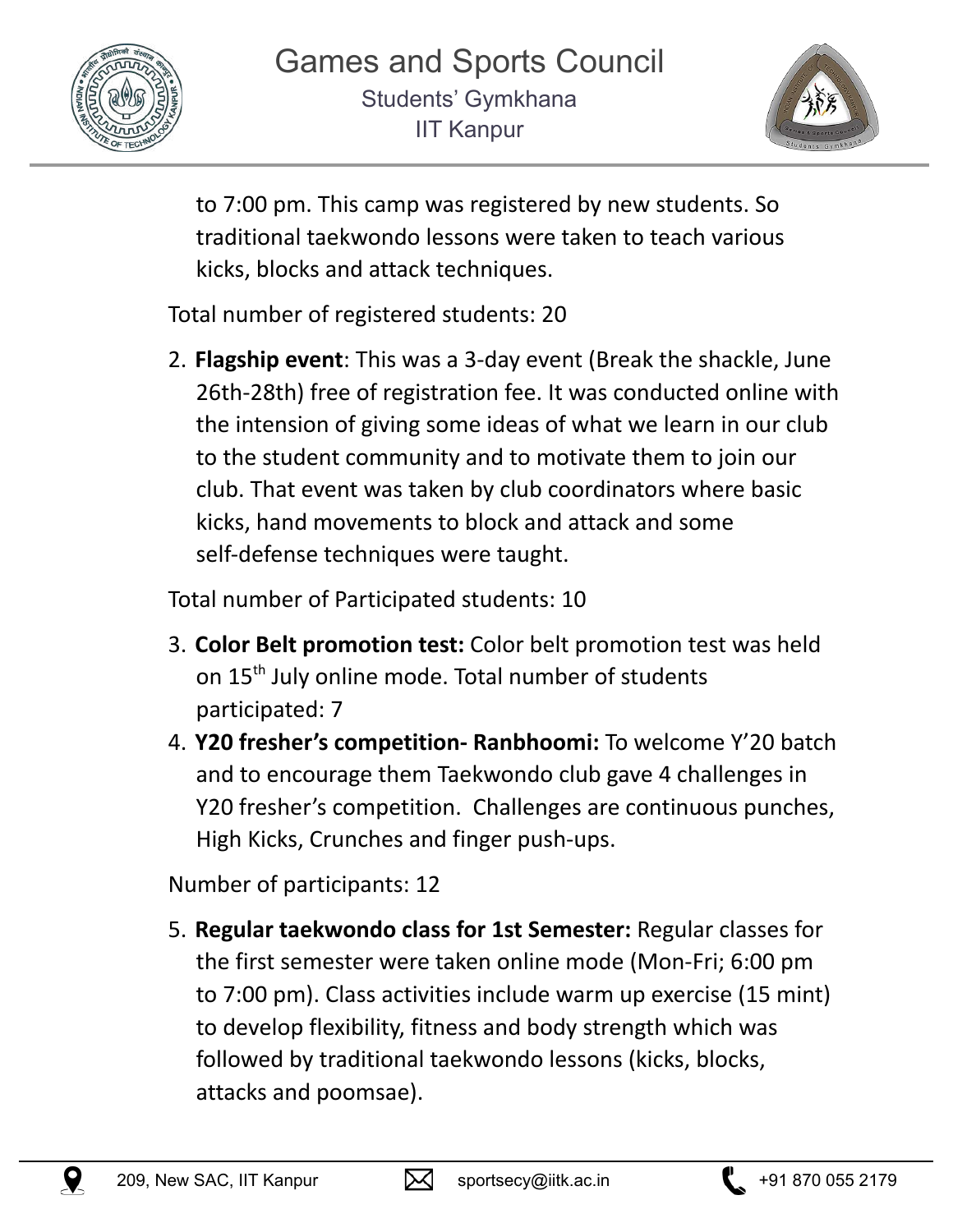



Total number of registered students: 15

- 6. **Demonstration video on 15 th August:** On 15 th August, the demonstration video was prepared. Club students along with our coach participated here. It includes various kind of high and jump kicks, breaking of tiles & bricks and poomsae.
- 7. **Color Belt promotion test:** Another color belt promotion test was held on 8<sup>th</sup> September online mode.

Total number of participants: 6

8. **Flagship event:** Second phase of the flagship event was conducted from Oct  $1^{st}$ - 3<sup>rd</sup>. It was intended for only new students. So basic kicks, hand movements to block and attack and some self-defense techniques were taught.

Total number of Participated students: 12

9. **Taekwondo Winter camp:** This winter camp was conducted in offline mode on the ground only for December month.

Total number of registered students: 32

#### **Second Semester:**

10. **Regular taekwondo class for 2nd semester:** Regular classes for the first semester were taken offline mode (Mon-Fri; 6:30 pm to 8:00 pm). Class activities include warm up exercise (15 mint) to develop flexibility, fitness and body strength which was followed by traditional taekwondo lessons (kicks, blocks, attacks, poomsae and fighting). Total number of registered students: 74



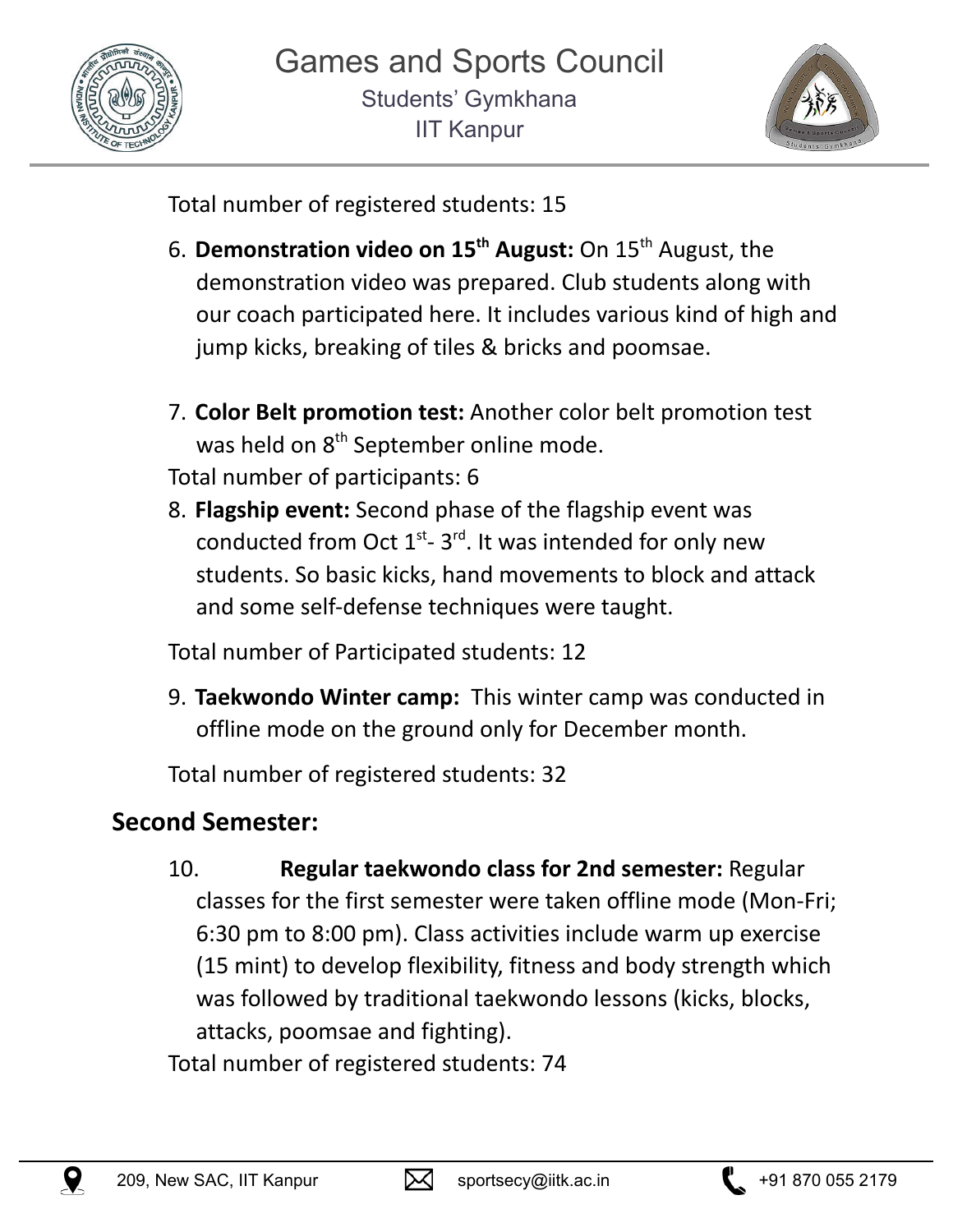



- 11. **Color Belt promotion test:** Color belt promotion test was held on 4th March offline mode. Total number of students participated: 32
- 12. **Free Self-defense workshop for women:** Two days self-defense workshop for women (free of registration) was conducted on 30th and 31st March. Total number of participants: 15

### **Ultimate Frisbee Society**

Event Name - Frisbee 101

Steps taken are :

1) Accelerated the social media outreach of Facebook & Instagram pages of Ultimate Frisbee Society.

2) Uploaded tutorials for the basic throws, game rules, best game snippets, as well as interesting trick shots by YouTubers like Brodie Smith, etc. on the facebook page.

3 To promote the game among the IITK community further, we also uploaded videos of external & internal Ultimate Frisbee games.

The below events were conducted for Y20 & Y21- both new to

the sport.

GC: According to GC timeline (June)

**Event 1:**

FITNESS EVENTS-





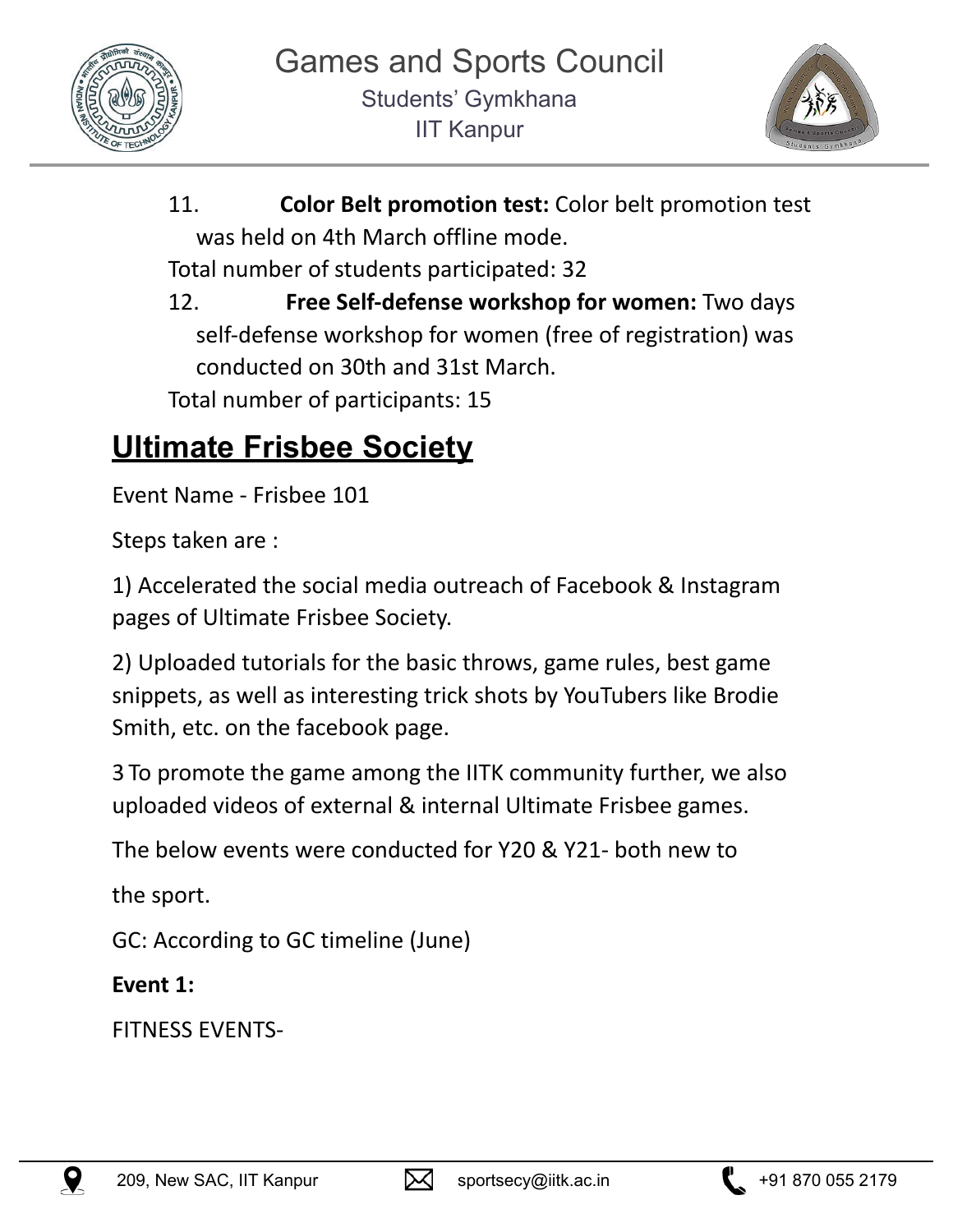



An event was organized related to general fitness & some specific attributes/skills for our sport. For eg- We focussed on Speed, Stamina, etc.

Examples are - the Yo-yo test (Speed, Sharp turns), Skipping (Agility,quickness of feet), etc.

For eg- The Yo-Yo test in a competitive manner would involve the element of time- Whoever finishes the standardised test (4 iterations of 10m each) first is awarded more points, others less points, and so on.

Skipping in a competitive manner would involve doing the most number of skips in a single minute without interruptions. Of course, there'll be checks to see that there is no cheating.

#### **Event 2: Fresher's event**

#### **Ultimate Test**

Showing clips of games & identifying whether the play is correct or foul or complete or not & other such things. This will give a better idea to the players on what is allowed & what is not & also provide better creativity & ideas to the players to think about strategies- based on what's allowed & what's not. This is especially important for Y20s & Y21s, since they haven't really seen the real-life game up close, mainly highlights & basic rules. This was kept in a treasure hunt format. The participants provided them links to such clips & asked for their responses via Google forms. Those who gave correct answers can advance to the further rounds in a point-based system.





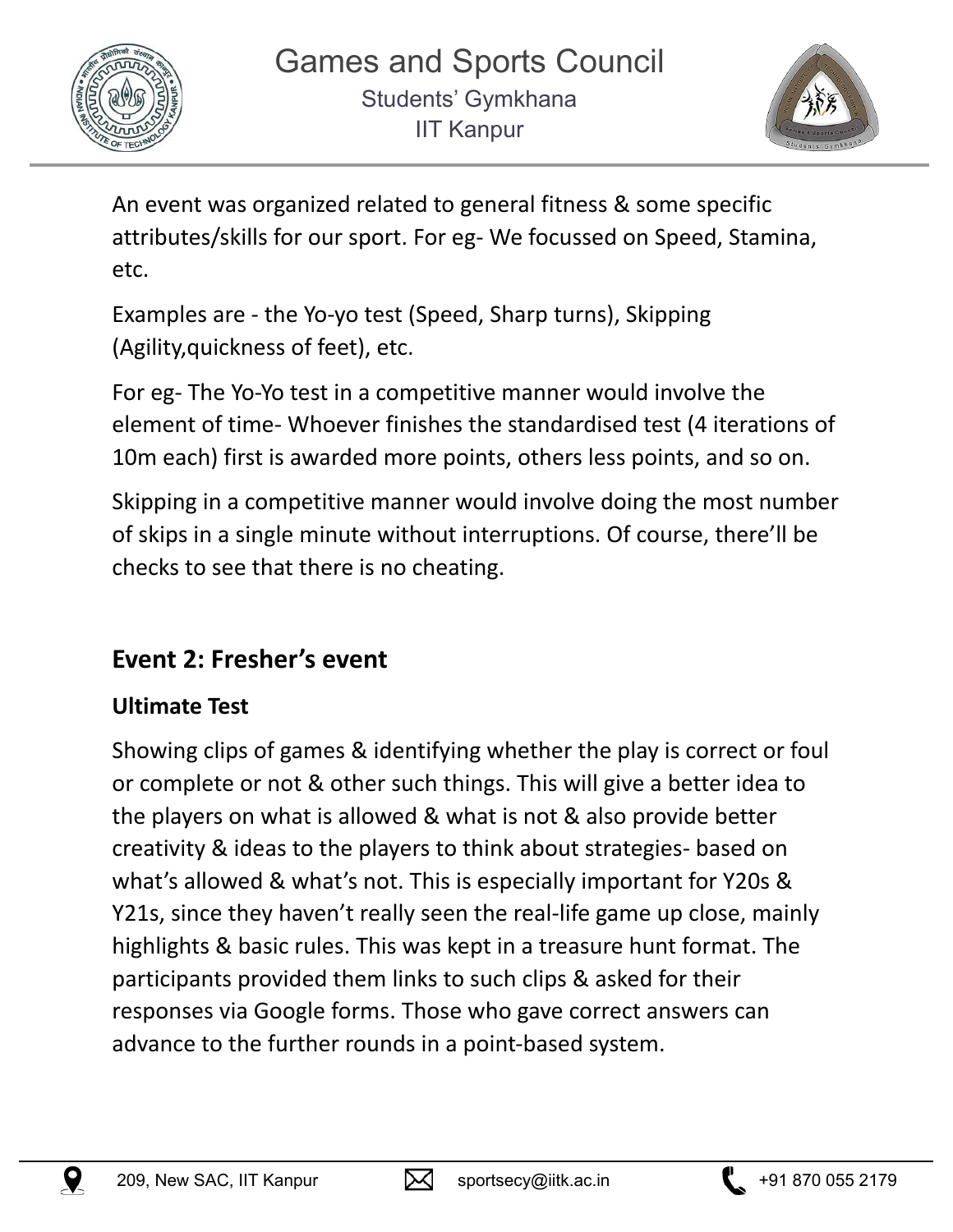



#### **MnP - GnS Collaborative event**

We also created and sent MCQ and video-based questions related to Ultimate Frisbee for an MnP-GnS collaborative event for all Y20 and Y21 students. However, the event was unfortunately not conducted by either of the cells finally for unknown reasons.

#### **Disc Space**

During the COVID lockdowns in the online semesters, we also introduced a new form of maintaining the enthusiasm & nostalgia among the Ultimate Frisbee players (both new & previous players) through a new online game - Disc Space.

--------------------------------------------------------------

#### **Budget Distribution:**

- $\bullet$  Discs:  $5*1199 + 180 =$  Rs 6175
- Cones: Rs 378

Total =  $Rs$  6553

--------------------------------------------------------------

After having a look at the response of the campus community, the events' success and the situation of the COVID pandemic, further steps are to be taken.

#### **OFFLINE**

All these components were conducted in the offline mode, expected to be in the Jan 2022- May 2022 period.





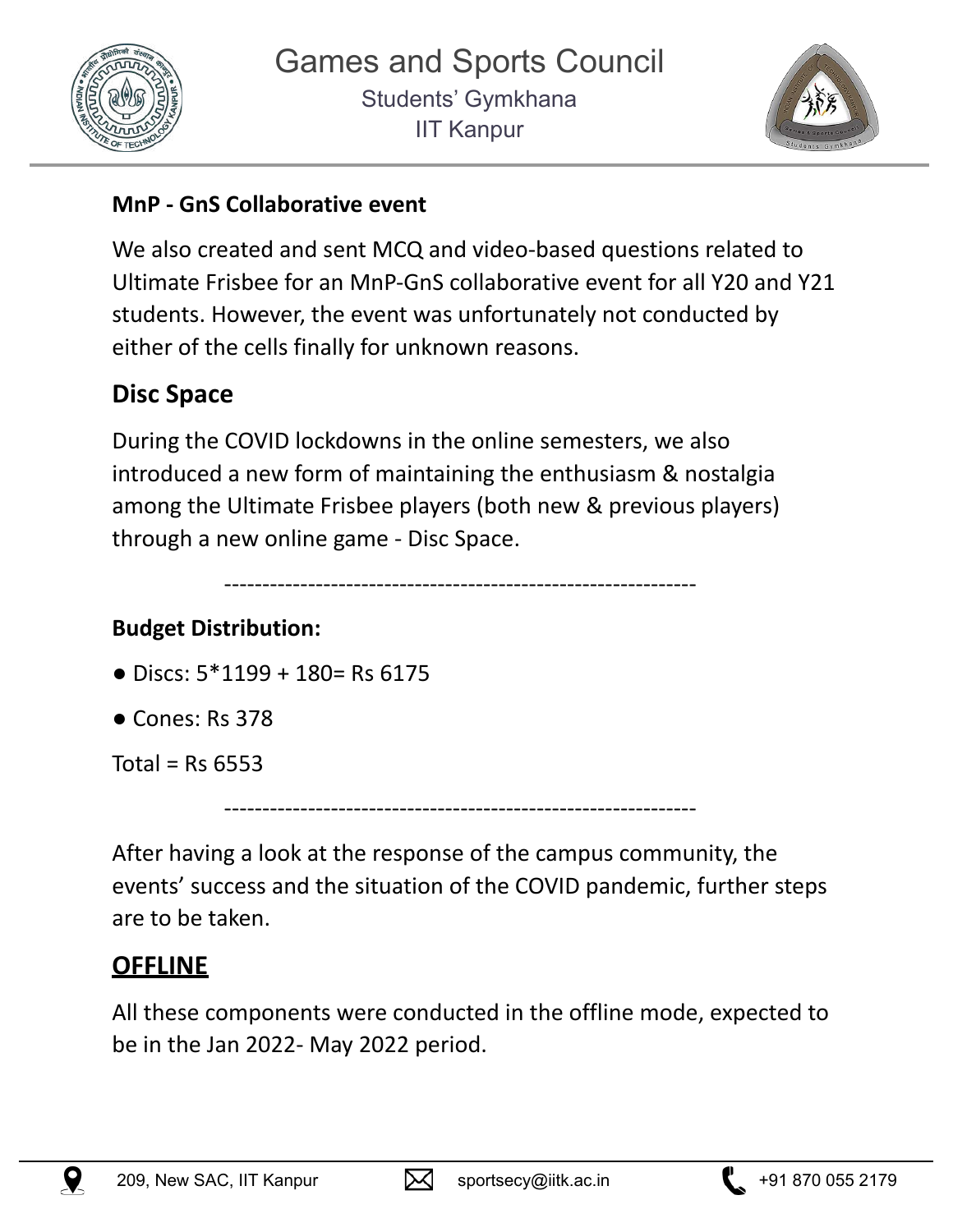



❖ Regular practice sessions with seniors on weekends where we played, learn & practice (The best way to learn all aspects of the game is to play it, this is the most enjoyable & fun part too)

❖ We also conducted a workshop, where the seniors and the current leaders introduced the game to all interested newbies. We saw excellent participation in the workshop, and we continue to mentor and groom other new players, in our regular practice sessions.

❖ To encourage future participation & enthusiasm in the sport, we looped in the new entrants into our Whatsapp groups for updates regarding future games & workshops

### **Boxing Club**

**Training**: Regular boxing training sessions 6-8 pm and sparring. 5 constant people and 10 visitors who came for one week. Focus on shadow boxing, drills for combos and endurance training. Exercise of core and shoulders for strength and twitch muscles to improve reflexes.

**Online mode**: Prepared a Boxing tutorial series for beginners using Internet resources for facebook group and conducted two online training sessions. A joint session with adventure club for fitness.

**Challenges**: Due to covid restrictions we were unable to get good strength of students despite this we hope for relaxation in these situations. As boxing is not sport which can be efficiently taught via a zoom call it was difficult to teach new people who were interested in boxing and had to use online resources for making the tutorial series.





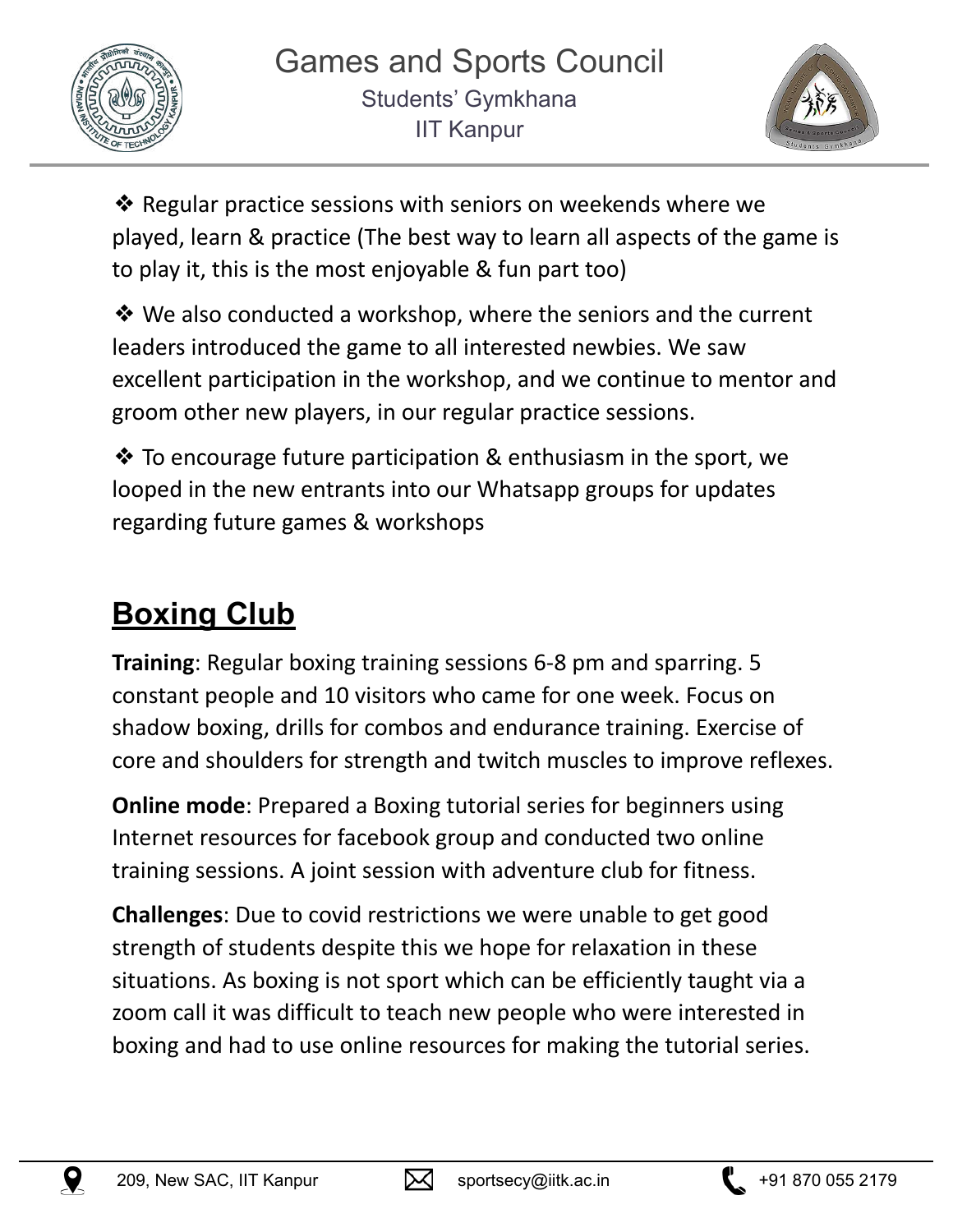



**Shelter**: Workshops and practice sessions were organised in open and bags were to be brought out of the store and hanged.

**Climate**: Due to winters the timing was set at evening from 6 to 8pm the weather was pleasant most of the time. But in case of rain it gets muddy and we are not able to conduct practice sessions.

**Required Shade/Hall/Arena**: We urgently need a hall for boxing purposes. We have equipment which are sufficient for 10-15 people but they also getting very old and because we are not allocated any money for consecutive 3 years. At present only 3-4 people can be engaged at the same time. A boxing coach is also needed and new equipment for better training and guidance so that our society could grow.

### **BICYCLING SOCIETY**

#### **EVENTS CONDUCTED TILL 31ST DEC**

● **CYCOHOLIC CLAN**

A two-day competitive event for Freshers on 8 & 9 August. It included two events:

Pedal crunch - Cycling event

Wheel Deal – logo design

#### ● **CYCLING ON GANDHI JAYANTI**

Cycling inside the Campus on occasion of Gandhi Jayanti.

● **PAN IIT KICK OFF EVENT**





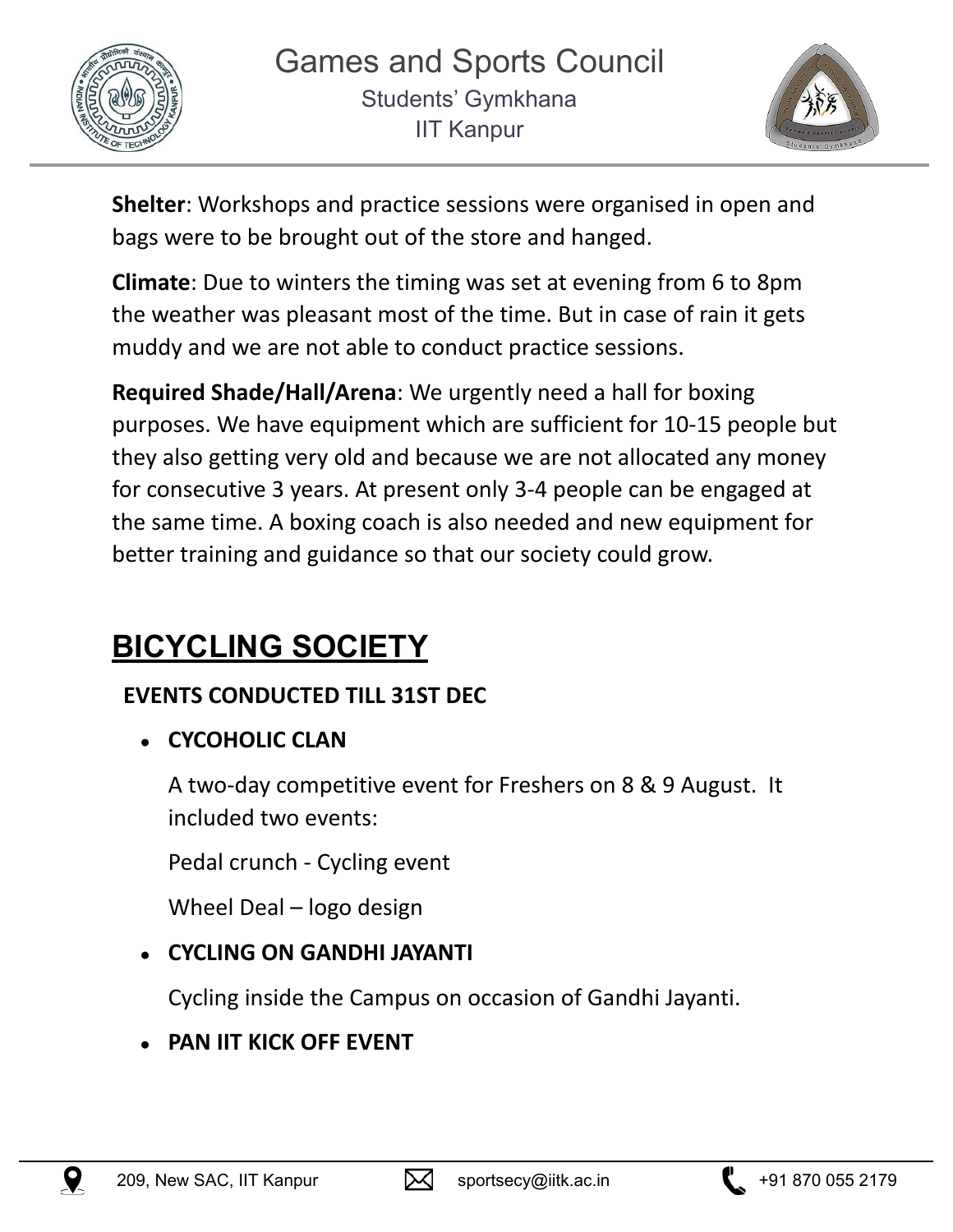



It was conducted from October 11 to October 17. As many as 15 IITs had participated in this. IIT Kanpur bagged the first position in overall catogery.

#### ● **PADDLE FOR UNITY**

A virtual cycling event held on October 31 on Unity day. The event had different categories of competition.

#### ● **VIRTUAL CYCLOTHON**

A virtual cycling event for one week from 20<sup>th</sup> to 26<sup>th</sup> December. It aimed to create health awareness and preparation for Pan IIT main event.

#### ● **CONDITIONING CAMP FOR PAN IIT**

An offline conditioning camp for the preparation of PAN IIT cycling camp started from December 30. It was conducted in collaboration with Adventure Sports Club.

#### ● **PAN IIT Main Event**

We had maximum registration for this event from IIT Kanpur(around 160). The event held between 3-7 Jan 2022.

#### ● **A Trip to Bithoor**

Organized a trip for campus community to bithoor (brahmavart ghat). Around 150 people joined us for the trip.

#### ● **Spardha (Sports fest IIT BHU)**



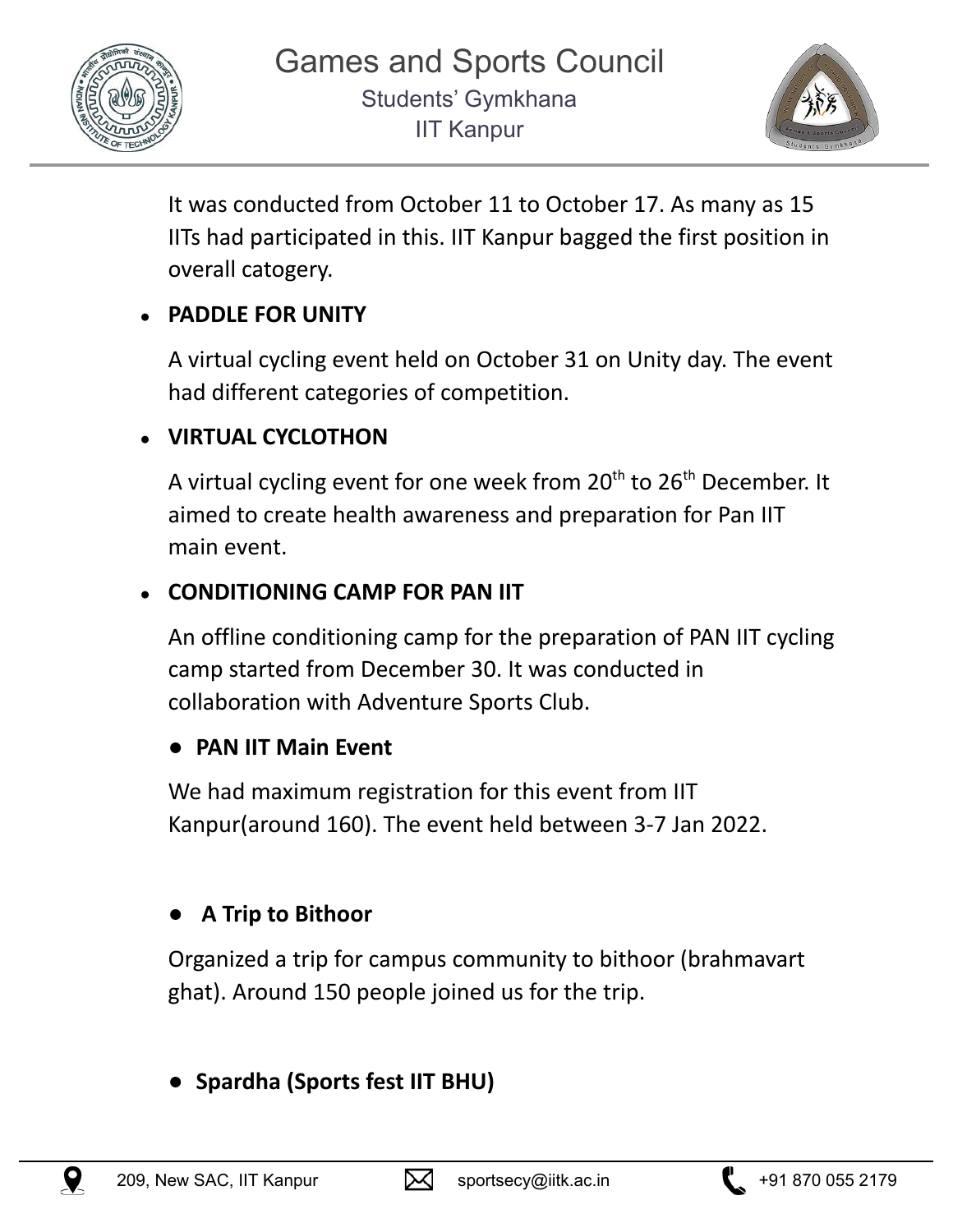



Taking part in virtual cycling event of Spardha(IIT BHU Sports Fest). It will be conucted on 12april - 16 April virtually.

### **Archery Society**

#### **SOCIAL MEDIA**

- 1. Accelerated the social media outreach of the Facebook page of Archery Society.
- 2. Uploaded regular content, tutorials for the basic archery domain on the Facebook page of Archery Society.

#### **PASSING THE TORCH**

Created and presented a Presentation for the farewell of previous archery society leaders.

#### **GnS INTRODUCTORY SESSION**

Created and presented Presentation for GNS orientation for the arrival of Y21, giving a brief introduction.

--------------------------------------------------------------

**Budget Distribution:**

None used in online mode

### **e-Sports Society**





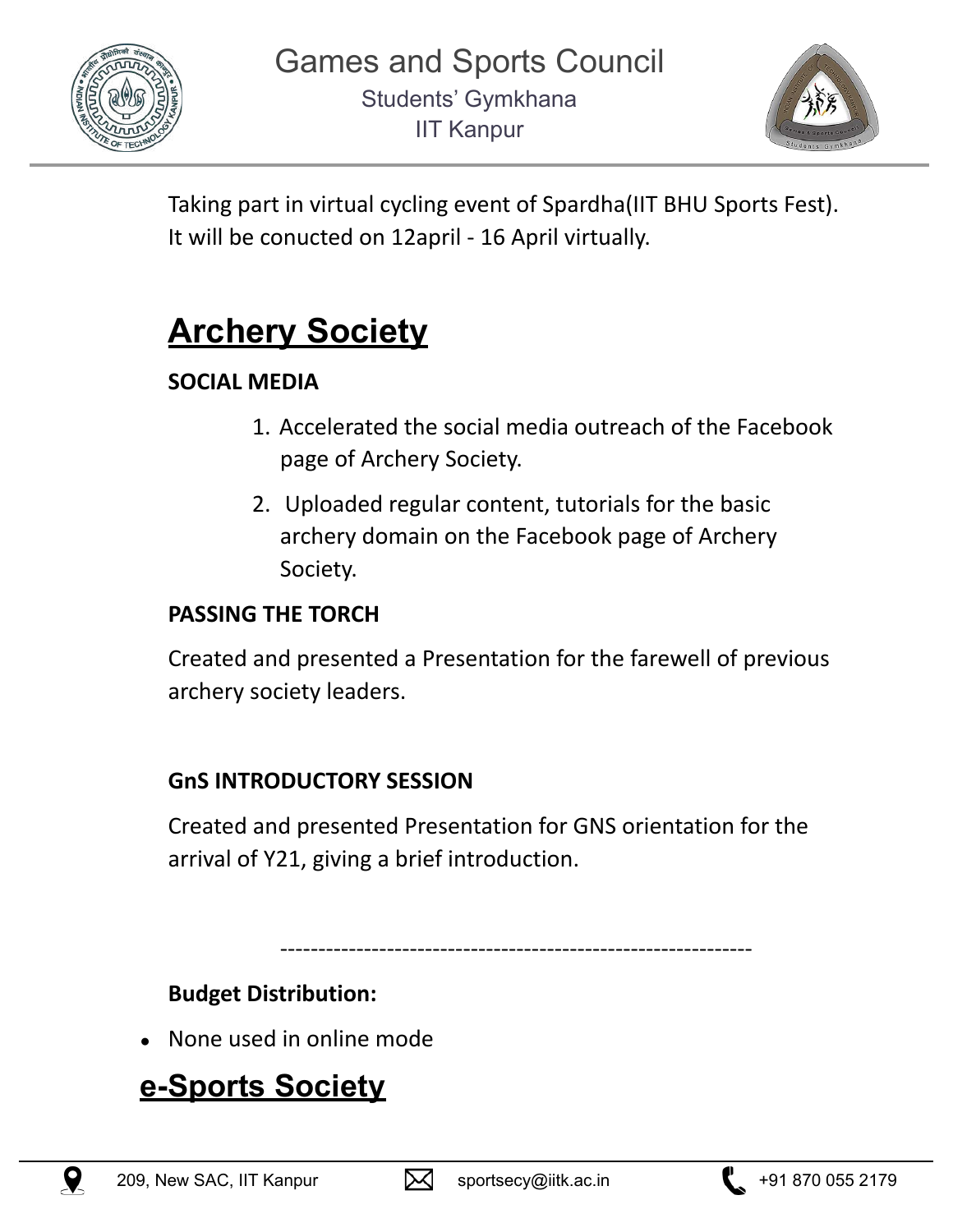



#### **Valorush:**

Associated Game: Valorant

Timeline: June 2021

Participation: 250+participants

Collaborator*/*Sponsor: Auzeka (Esports Fight Club)

(Generated sponsorship worth 10k)

Prize Pool: 3000

Remarks: First Event, Generated sponsorship revenue worth 9400, successfully promoted esports fight club's gaming platform with 250+ registrations on their platform, successfully live streamed the event with 2500+ viewers

#### **BGMI Fun customs:**

Associated Game: BGMI

Timeline: July 2021

Participation: 80 participants

**Ranbhoomi**(GNS council Event) :

Associated Game: CODM, CSGO Timeline: End of July 2021

Participation: 100 (from 6 Pools/Halls)

Collaborato*r/*Sponsor: GnS IITK

Prize Pool: Inter Hall Competition



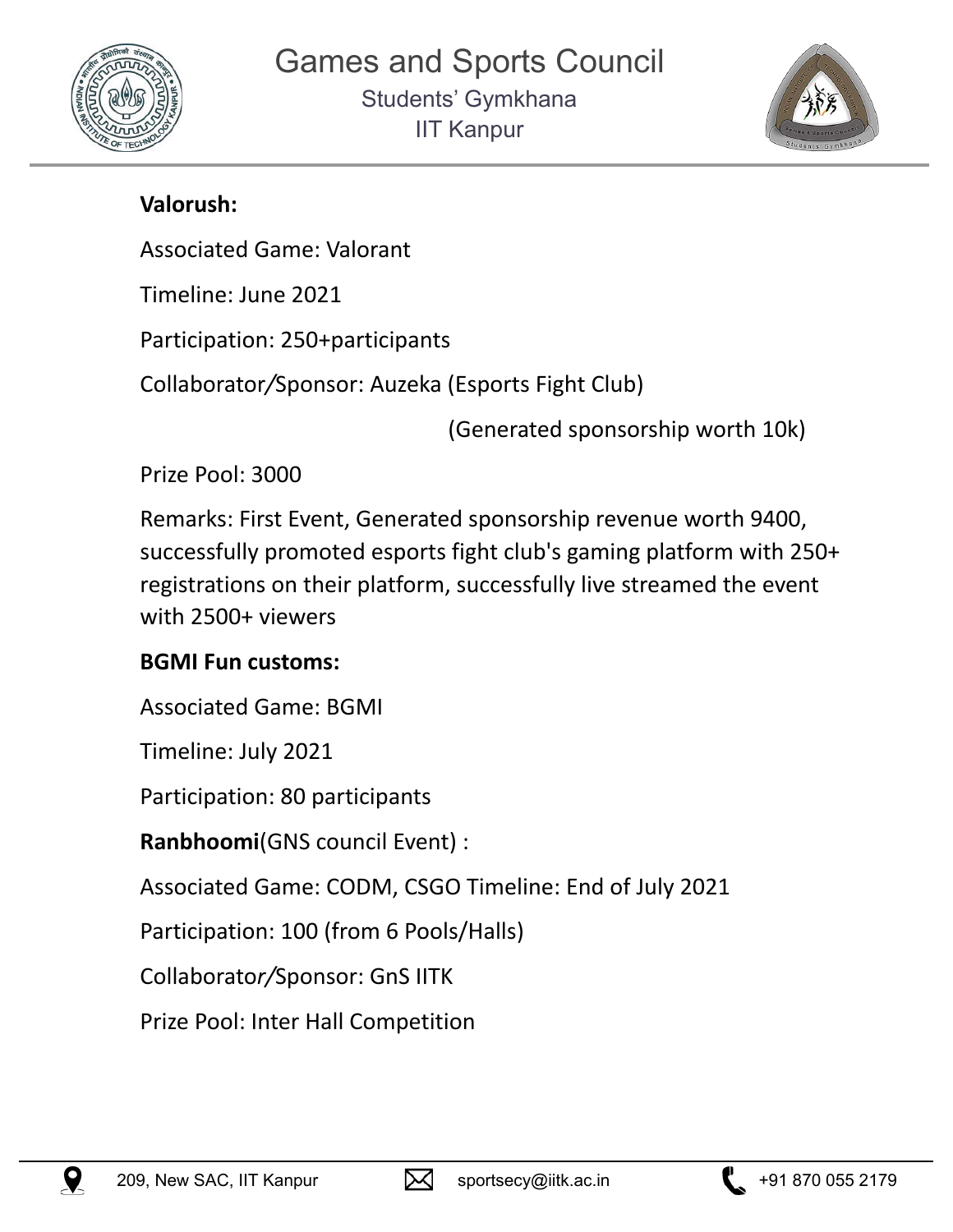



Remarks: Successfully organized the inter hall esports competition, trials organized to select the teams for each hall pool battling for victory!

#### **Rocket League Tournament:**

Associated Game: Rocket League

Timeline: August 2021

Participation: 25+participants

Prize Pool: 500

Remarks: Successfully organized and live streamed the first rocket league event of the society.

#### **Inter IIT eSports:**

Associated Game: BGMI, Valorant, CODM

Timeline: Oct 2021

Participation: 10+ IITs

Collaborator*/*Sponsor: 10+ IITs

Remarks: Brought 10+ IITs together for an Inter IIT Esports Tournament, Selections organized in each IIT to select their best team who would battle for victory

#### **IITK BGMI League**

Associated Game: BGMI Timeline: Oct 2021

Participation: 250+participants



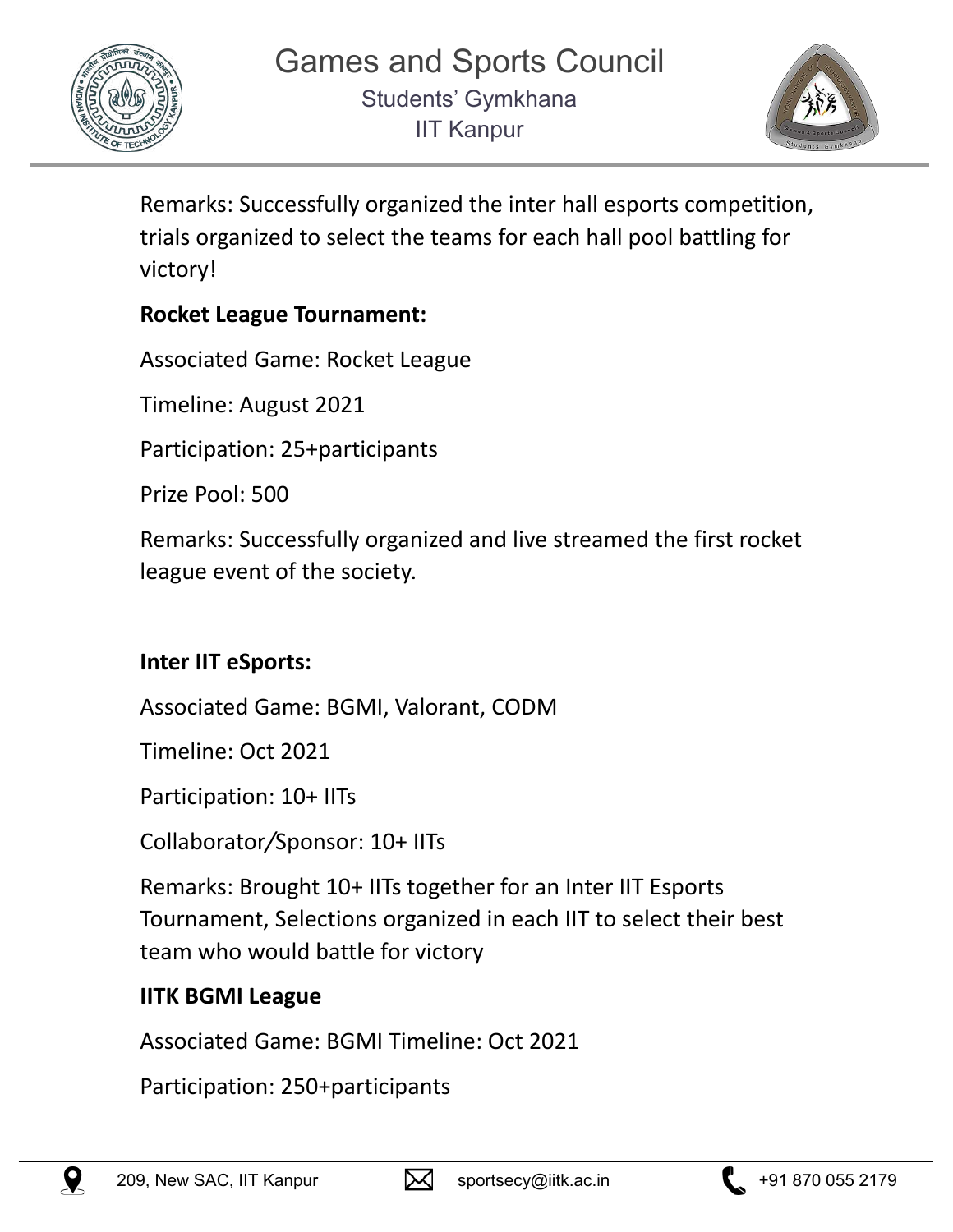



Collaborator*/*Sponsor: Magician Esports (Streaming Partner)

Prize Pool: 2000

Remarks: An event exclusively for IITK junta, enormous participation despite being an intra college tournament, Magician Esports signed as the official streaming partner for the event, successfully casted the tournament with 1500+ viewers

#### **Gamers Odyssey**

Associated Game: CODM,CSGO

Timeline: Oct 2021

Participation: 250+participants

Collaborator*/*Sponsor: IT Kharagpur

Prize Pool: 4500

Remarks: Collaborated with IITKGP Gamers Hub to organize an inter college Esports competition in CSGO & CODM, got the event sponsored and funded through alumni, the event was live streamed including an exciting showmatch between the official CSGO teams of IITK & IITKGP

#### **The Winter War:**

Associated Game: BGMI, Valorant

Timeline: End of Dec 2021

Participation: 300 participants

**Career in Indian Gaming: Esports Career Session :**





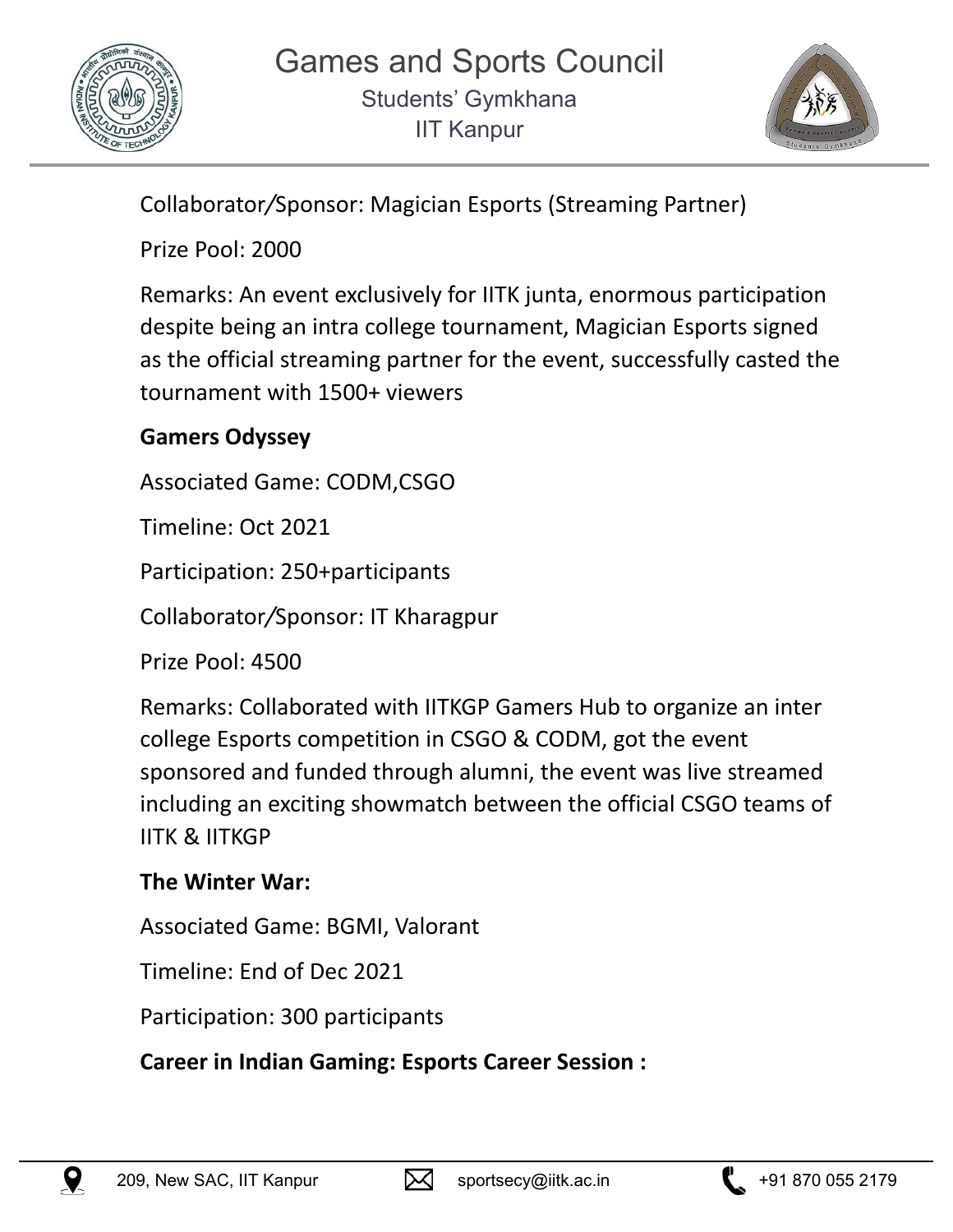



Timeline: 15 Dec *2*021

Participants: 100+ participants on live zoom session

Conducted By: Fragnow

#### **Inter College BGMI Tournament (ICET 3.0)** :

Associated Game: BGMI

Timeline: 7 Feb 2022-13 Feb 2022

Participants: 200+

Collaborator/Sponsor: Fanclash

Remarks: Collaborated with one of the biggest Esports conducting platform to conduct a tournament with Prize Pool worth 50000

**Logo:** Created a new logo for society

#### **Social Media Handles**

• Created social media pages of the society:

Instagram:460+ followers

Facebook page:800+likes

Discord Server:500+ members

• Created a YouTube channel for live streaming of events currently having 185+ subscribers

### **Card and Board Games Club**

The following events were conducted by the CBG club online :

#### **1. Freshers event for y20 (Ranbhoomi)**



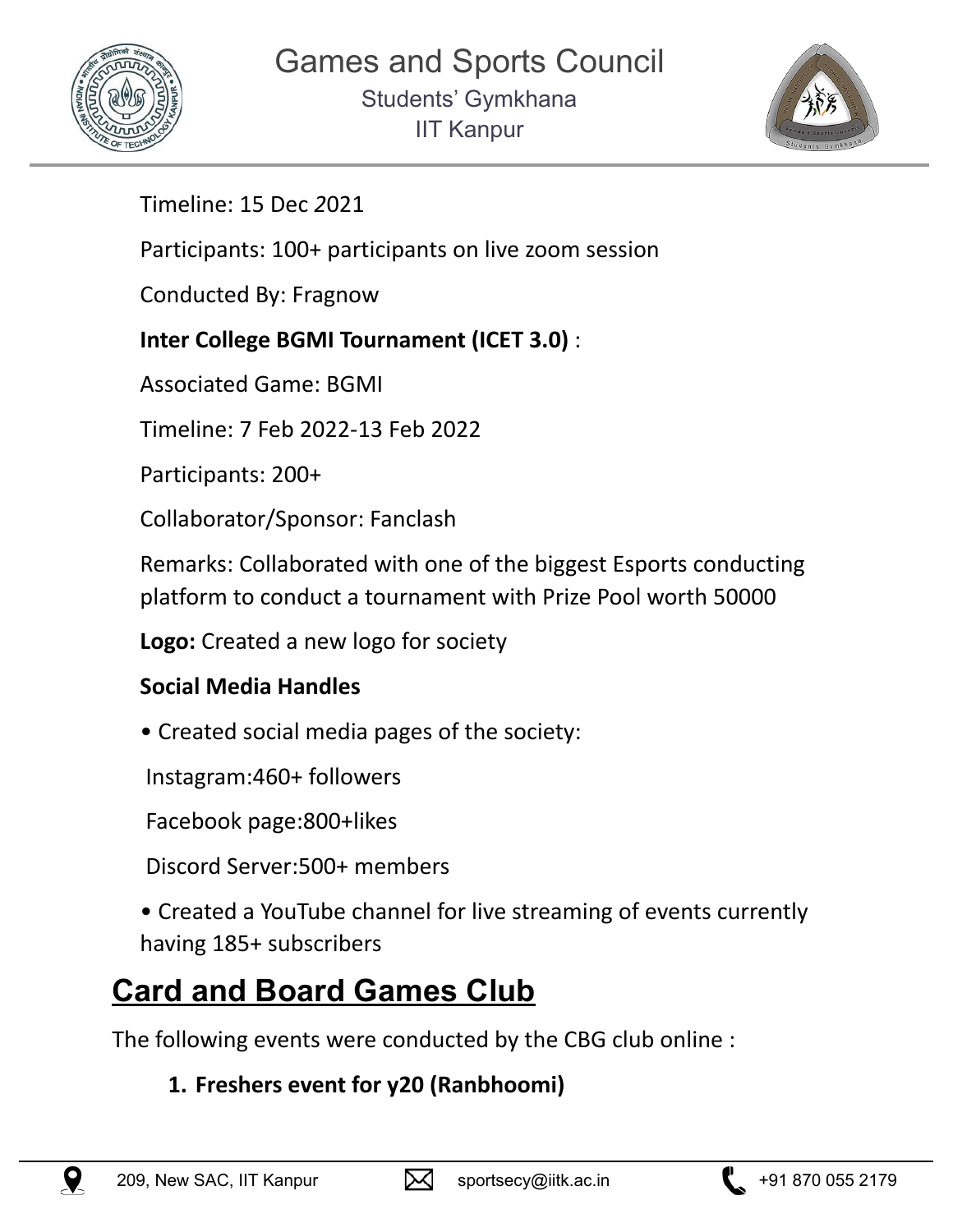



Date : 11th and 12th August, 2021

Conducted two events - Covidopoly and Catan. Received a participation of 25+ students in each event.

#### **2. Gartic Phone**

Date : 3rd October, 2021

Conducted the event 'gartic phone' and it was really successful. Had a participation of 35+ students and received really positive feedback for the event.

#### **3. Freshers event for Y21**

Other initiatives :

- 1. Made a new instagram account for the club
- 2. Purchased and tested latest games on board game arena

## **COUNCIL EVENTS**

#### **1. WIN India 2.0**

After last year's successful conduction of WIN India 1.0, we launched the second version of the Pan IIT WIN India movement and saw even more active participation. Win India 2.0 was a



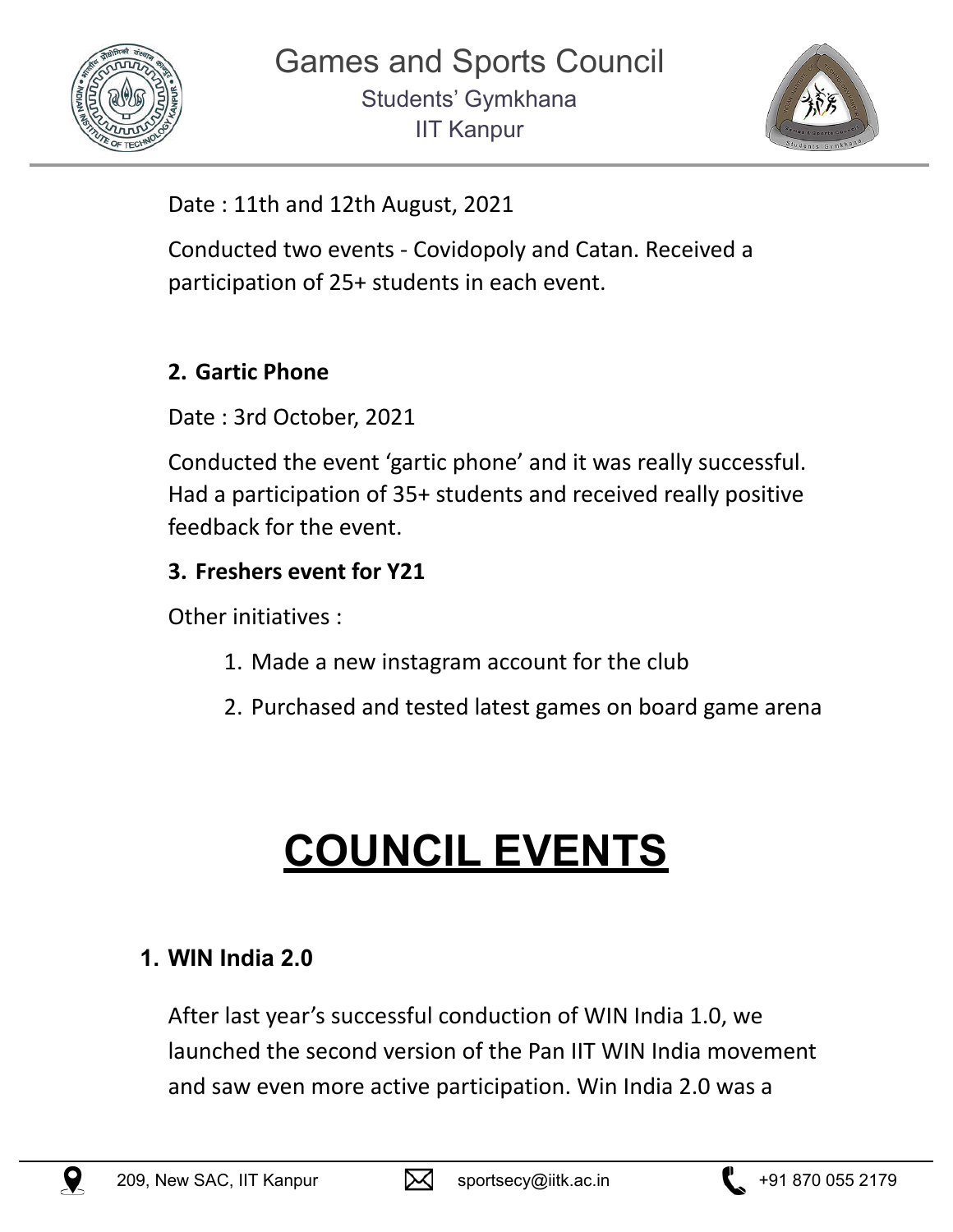



sporting extravaganza comprising numerous events like Esports, Walkathon, Cyclothon, Chess, Quizzical, various talks, and workshops, to get the IITK junta pumped up. It saw the participation of over 5k participants across the nation from the 3rd to the 6th of April. The major events conducted at that time are as follows:

Talks- Numerous talks by imminent speakers were conducted that involved:

- A. Through the Covers Mr. Dilip Vengsarkar (Former Indian Cricketer)
- B. Uprooting Bamboos Mr. Devendra Jhajharia (Paralympic Javelin Thrower)
- C. Sports Beyond the Boundary Lines Mr. Harsha Bhogle (Cricket Commentator)



Workshops- To cater to the diverse interests, following workshops were held:



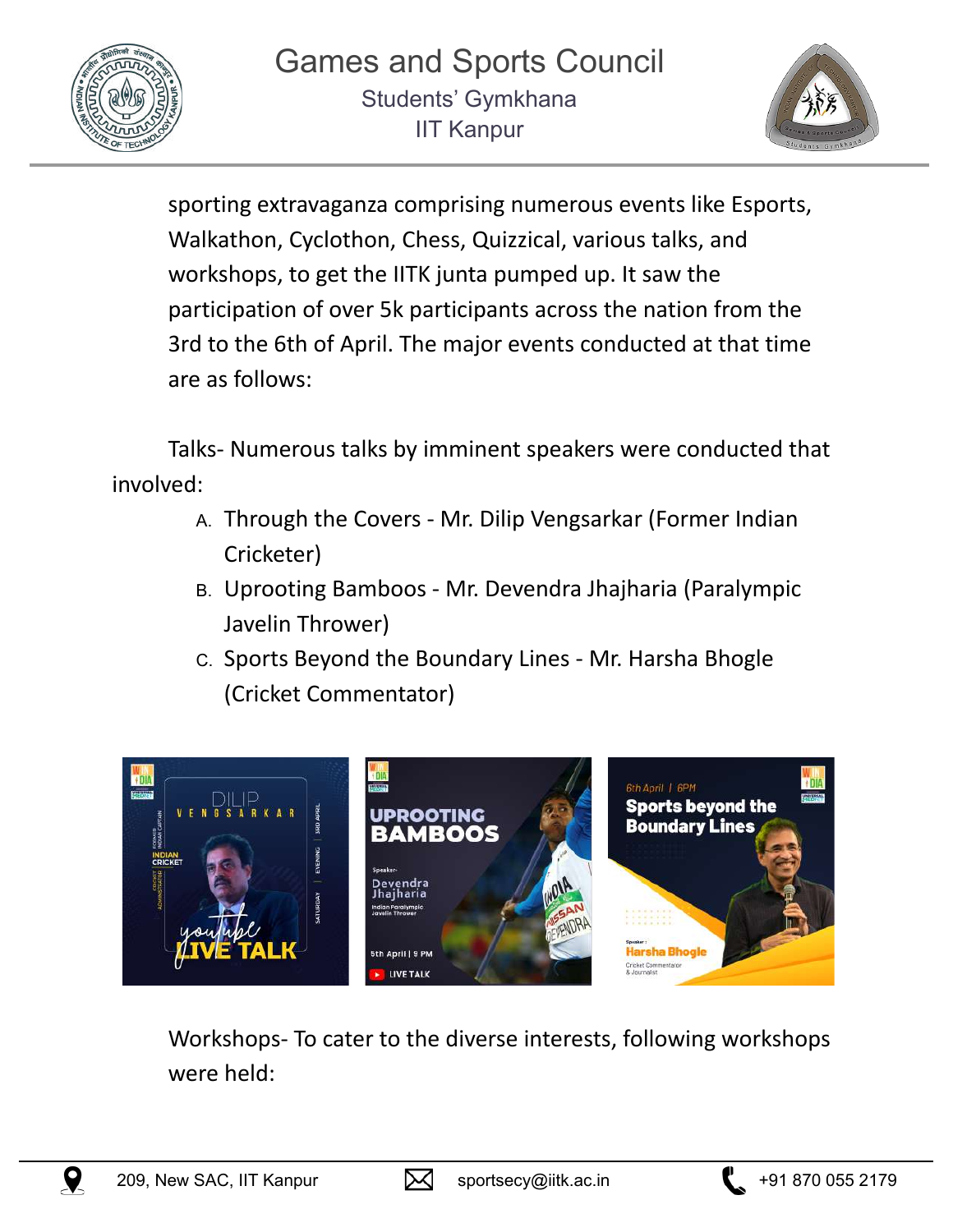



**Sports Analytics Workshop** in association with Mad About Sports **MedIITate**- Yoga workshop with Isha Foundation **Boxing Workshop** in association with Calib's Boxing Club where topics like enhancing reflexes with easy daily workouts, controlling breathing in all extreme situations and self-defense moves to help with agility etc were taught.







Competitions- Apart from non-competitve sessions these events were also held:

**Game On**: CODM and Valorant tournament was conducted in association with Fanclash with a prize pool worth Rs. 40,000. **Quizzical**: Sports Quiz powered by Universal Mednet was

conducted. **Rook and Roll**: Chess tournament powered by Wow Chess with a prize pool of Rs. 35,000.

**Break the Threshold**: This event allowed participants to run/walk/cycle as much as they wanted.





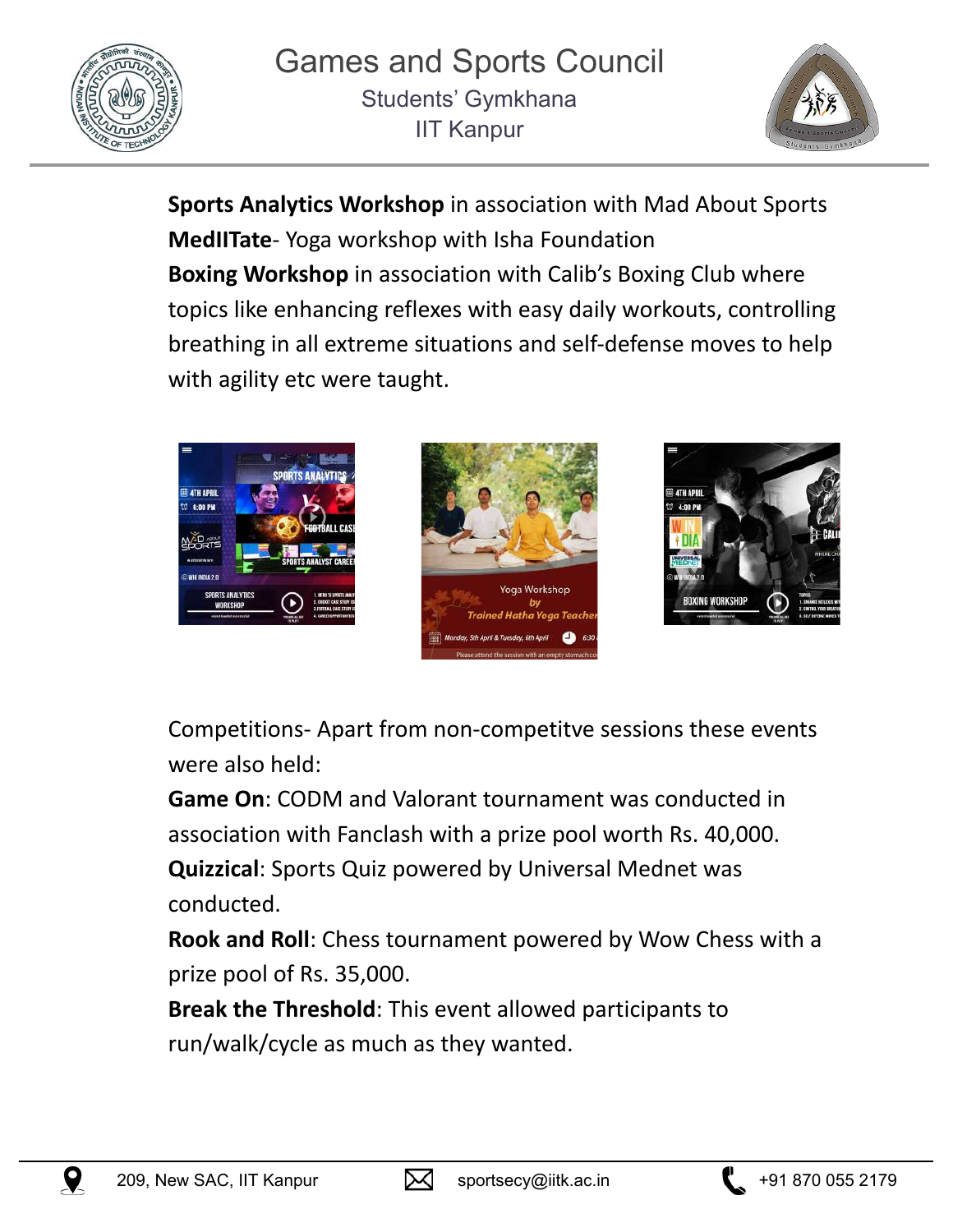

#### Games and Sports Council Students' Gymkhana IIT Kanpur











### *IPL Fantasy League*



The event put together the fun of IPL, however sadly cut short by Covid, with the fantasy of mixing up our favourite players into the players fantasy teams. It saw the participation of around 300 players. The event lasted for seven days beginning from 19th April to 26th April.





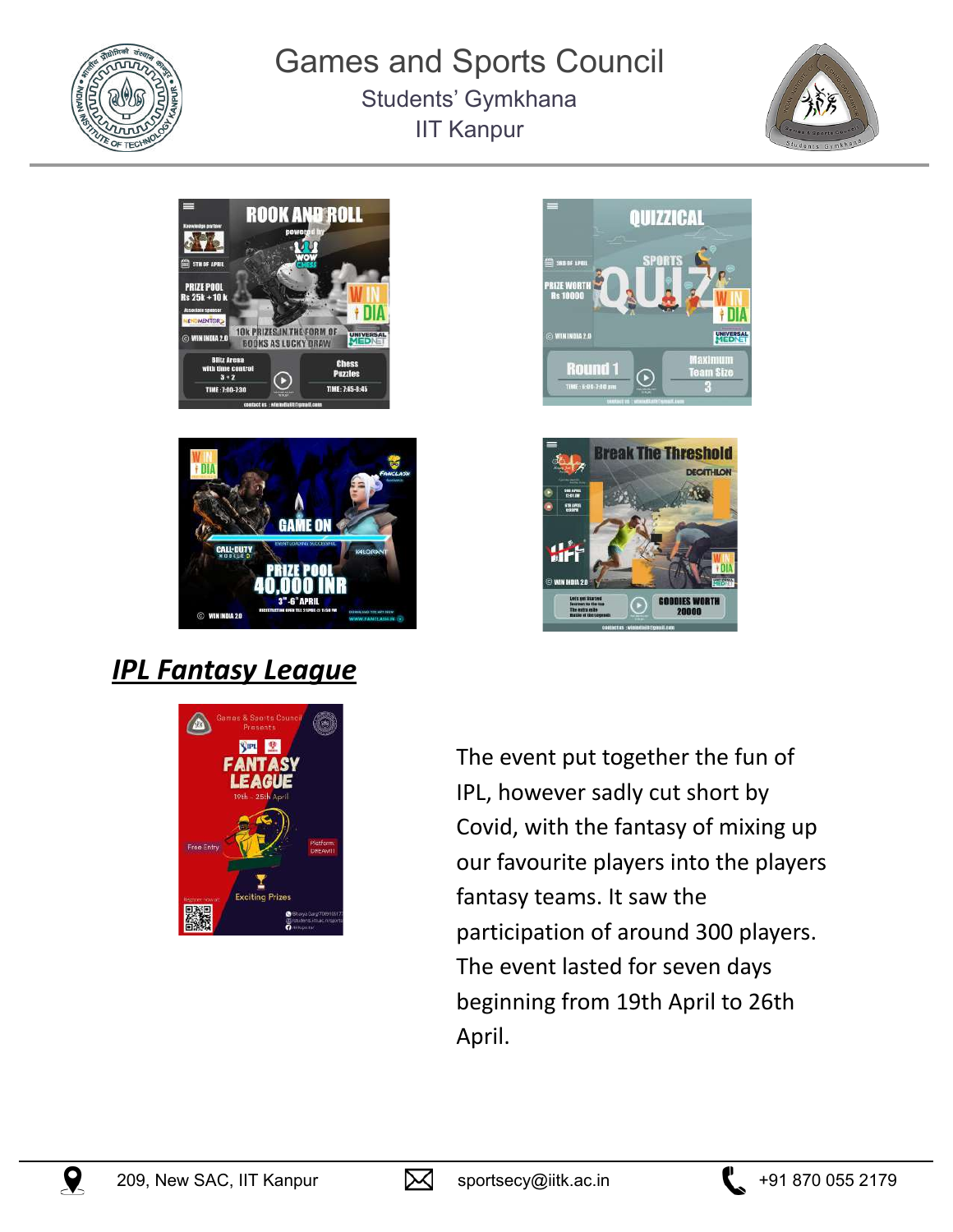



### *Social Media Series*

Initiated social media initiatives like Know your Sportstar Season 2, Olympics and Paralympics Analysis, National Sports Awards Analysis, etc. to increase the reach of the council by 50% amongst the community.

### *Passing the Torch*

Over a span of 3 days, the outgoing captains, secretaries, coordinators, and council team members of the outgoing GnS Council will be gratefully bid farewell and the incoming position holders will be handed over the charge.

### *Ease of Online Access*

The GnS website was revamped and the UI entirely redesigned by Sweta Kumari(Web Secretary, GnS Council Core Team) and the sports facilities booking portal was set up by Sahil Singh(Web Secretary, GnS Council Core team).

### *Talk Hour With Mimansa Singh Tanwar*

The Games and Sports Council organised a live zoom QnA session with Ms. Mimansa Singh Tanwar, a clinical psychologist with the Department of Mental Health Behavioural Sciences Fortis Healthcare. She is a Cognitive Behavioural Therapist working in the clinical space. She has been a speaker at various national and international forums on issues related to mental health and is a TEDx speaker.

### *Food to Fitness by Biomarked*



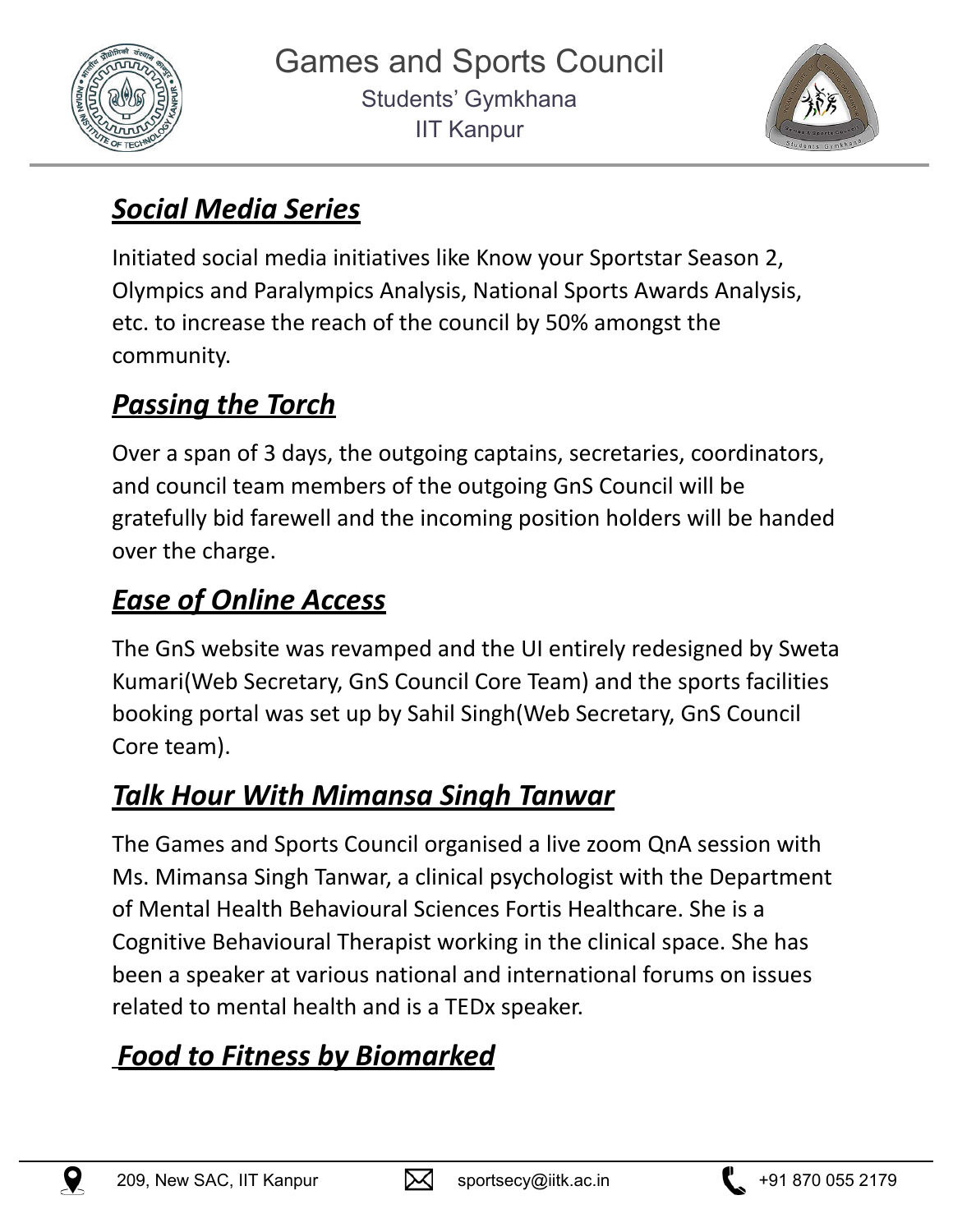



The Games and Sports Council organised "Food to Fitness", a nutrition webinar to help out the junta to get on to healthy eating habits and thus to a better lifestyle. The session was addressed by IIT alumnus health advisors Mr. Piyush Agarwal, Mr. Prempal Singh, and Ms. Shrutika Yeola from Biomarked, a community of passionate nutritional advisors.

### *Fantasy League 2.0 WTC*

The Games and Sports Council organised the WTC Fantasy League IITK, in association with the Ballebaazi platform, a contest where you get to form your fantasy league teams and hope that the players you put your hopes on perform well. Total prize pool was Rs.5000. A sponsorship worth Rs. 10,000 was brought for this event.

### *One Spirit Yoga*

On the occasion of International Yoga Day, the Games and Sports Council organised an exciting talk by Akhilesh Parmanu, from the Art of Living Foundation. The online session focused on the importance and impact of Yoga in all our lives.

### *Ranbhoomi*

Games and Sports Council organised RANBHOOMI 2021(fresher's events for UG Y20 & PG Y20). The tournament was for Y20 students and consists of various competitions across different sports among the six pools, namely UG Y20 students- Hall 2, Hall 3, Hall 5, Hall 6, Hall 12, and PG Y20. The cumulative score of the pools across all the events decided the ultimate winner.





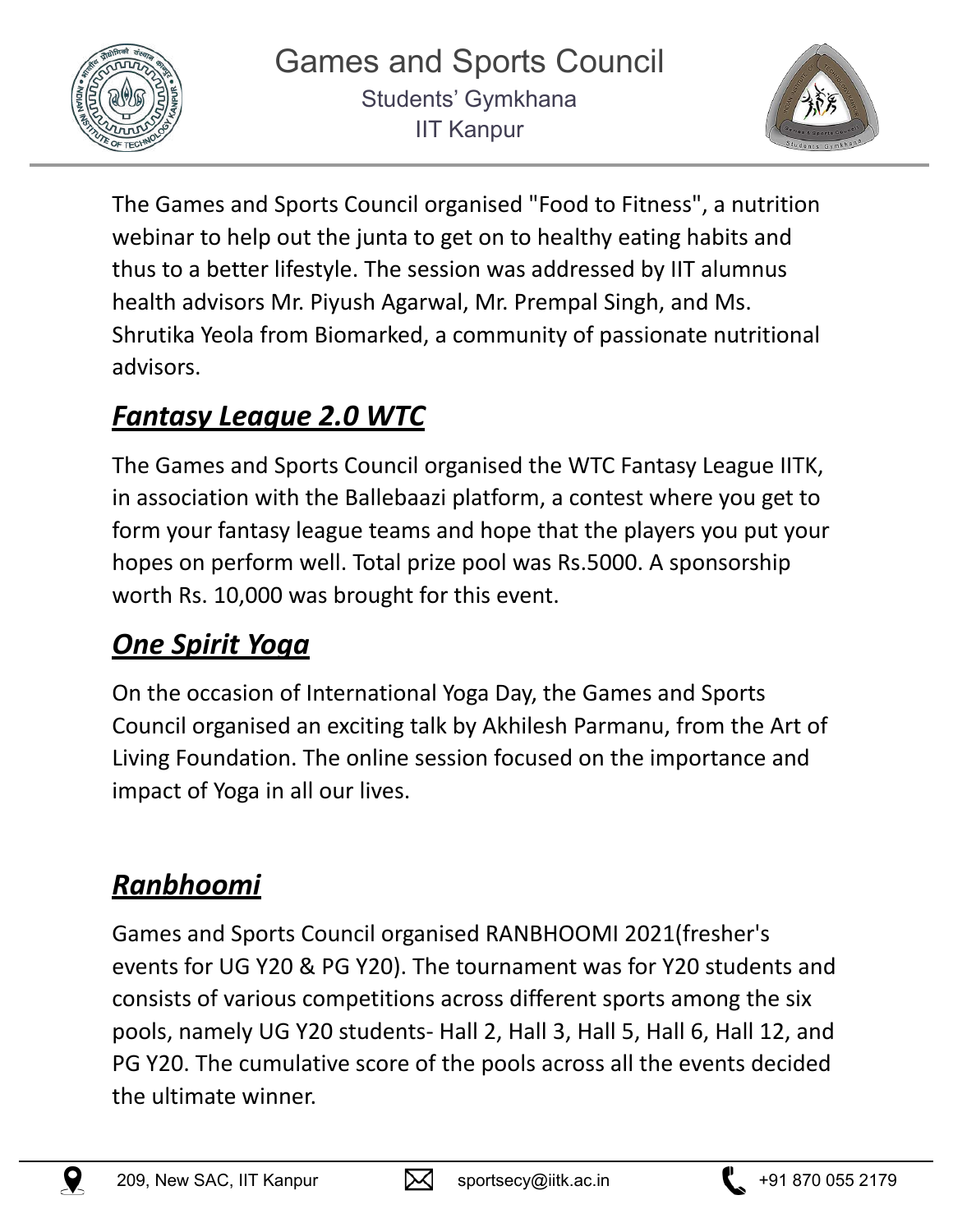





### *Zumba Sessions*

The council organized live Zumba Sessions with Sucheta Pal - Zumba Ambassador & Coach with Team FITASTIC. Zumba Sessions were organised from time to time and saw overwhelming participation from students across the student community.

### *Fit India*

Over the span of 7 weeks, a Fit India initiative was undertaken by the Games and Sports Council, IITK. In this programme, the coaches of IITK guided and mentored the participants week by week, with targets for each week. It was structured to be beginner friendly and easily achievable from the comfort of the participants' home yet helping the participants stay active. Certificates and prizes were given out for the weekly, daily or event-wise achievers.





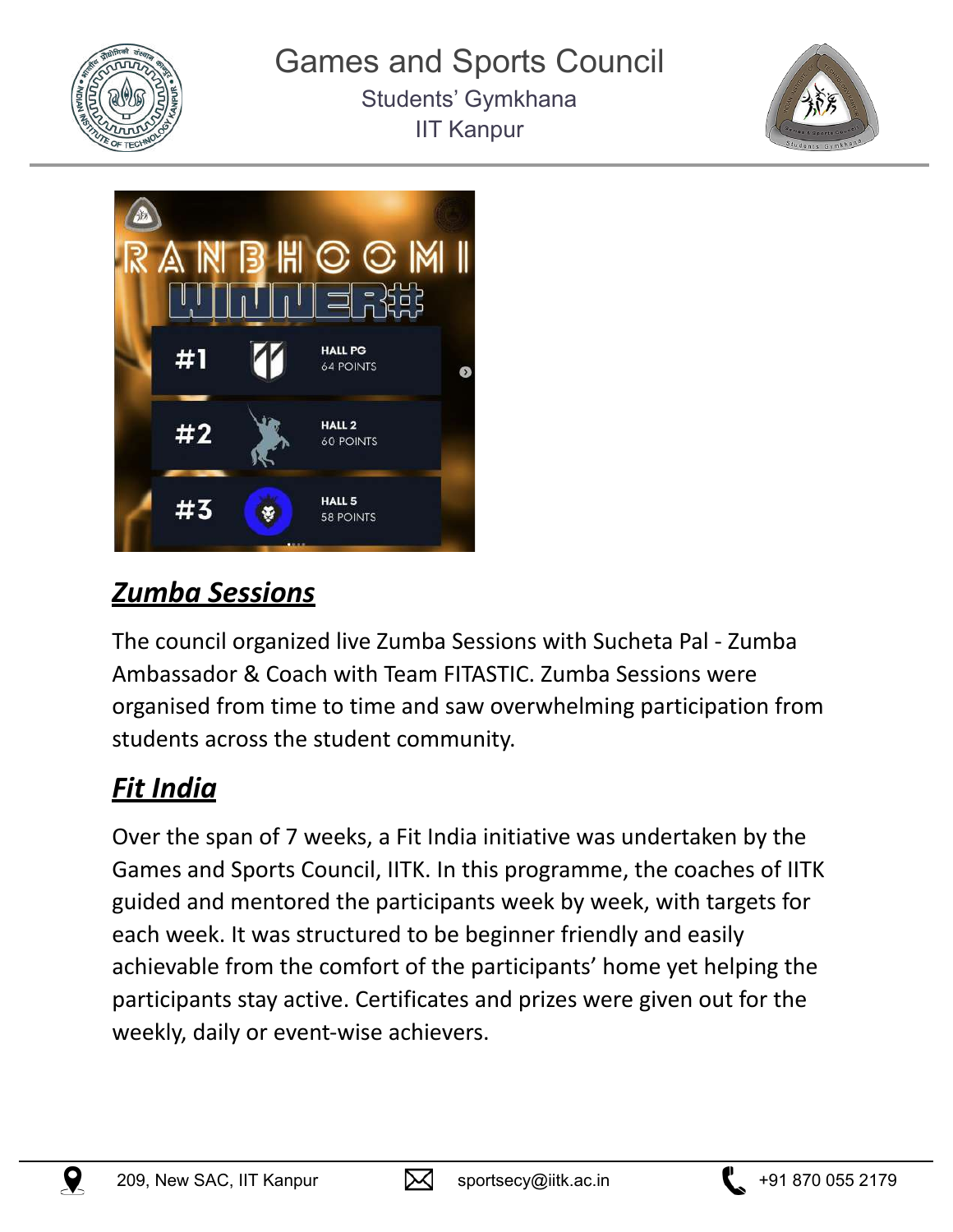





### *Orientation & Brochure*

Online orientation for both PG and UG students was conducted along with the formation of a GnS Brochure.

### *Power of Fitness Webinar*

One of our IIT Kanpur alumni, Ayush Soni has started an online fitness platform 'RANTHRA' which provides a holistic approach to fitness and helps people transform themselves. The council in collaboration with



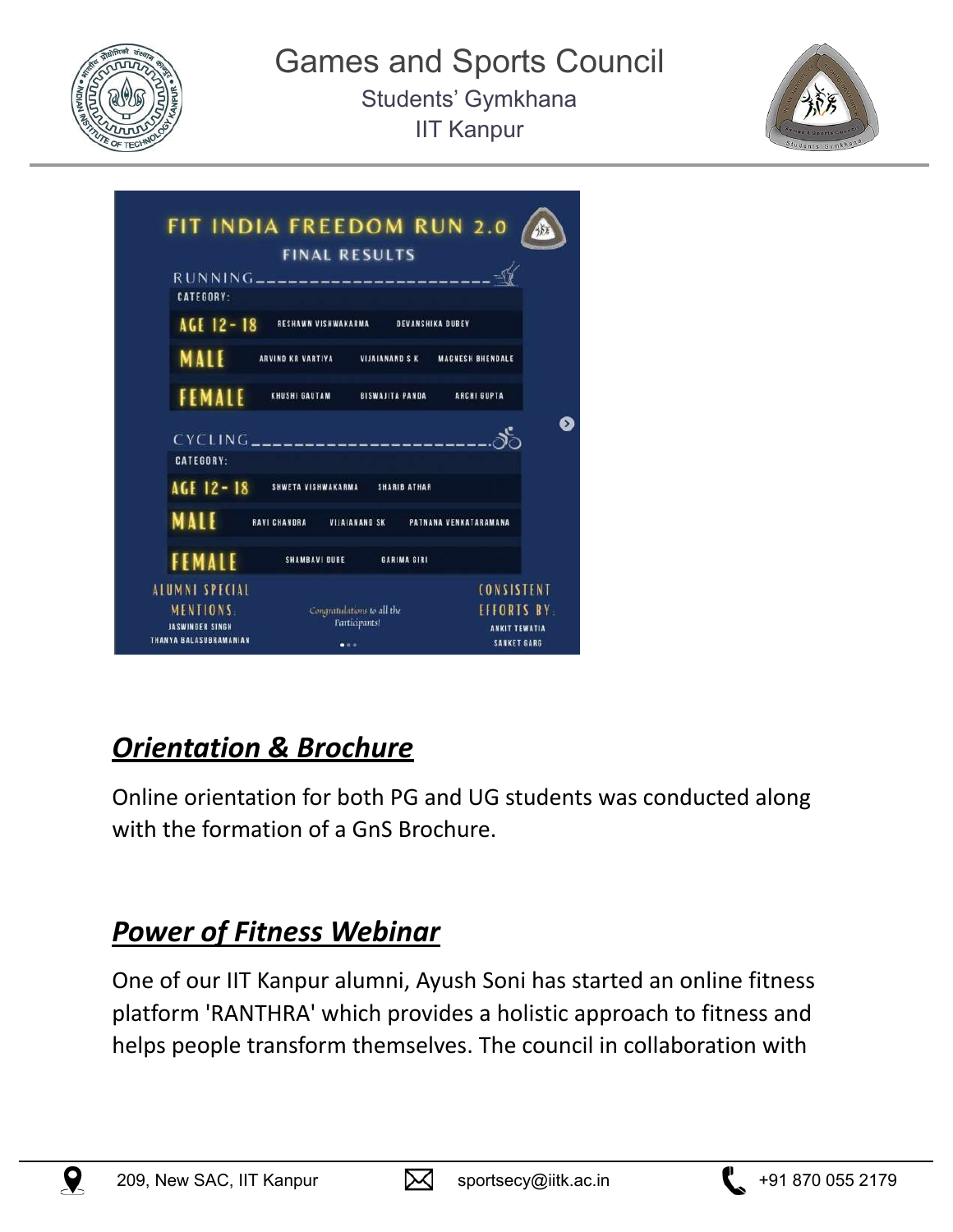



Ayush organised this webinar that saw participation in great numbers from the student community.

### *Gymnasium Workshop*

The Games & Sports Council organised a Gymnasium Workshop - an offline workshop for Gym enthusiasts, with an aim to help the student community with the basics at Gym regarding general equipment handling and custom fitness strategies for each participant. Strategies for both "weight gain" and "weight loss" categories along with transformation tips were covered.

The workshop was conducted in 2-3 slots of 2 hours each. Each training slot was monitored by Coach Kuldeep Sir. The offline workshop was followed by some online gym tutorials and sessions on diet and nutrition as well. The workshop witnessed the participation of 60+ students.

### *Career in e-Sports*

The Games and Sports Council organized an amazing and imperative talk session on Career in E-Sports, presented by FRAGNOW, an eSports start-up by an IIT Guwahati alumnus. (Website : www.fragnow.in)

### *Fitness, Diet and Nutrition Seminar*

The Games and Sports council organized a session on Fitness - Diet and Nutrition by National Fitness Physique Medallist, Mr. Soumarup Bhattacharyya. The session was hosted live by renowned State Power-lifting Medallist and ACE certified fitness expert. Soumarup has





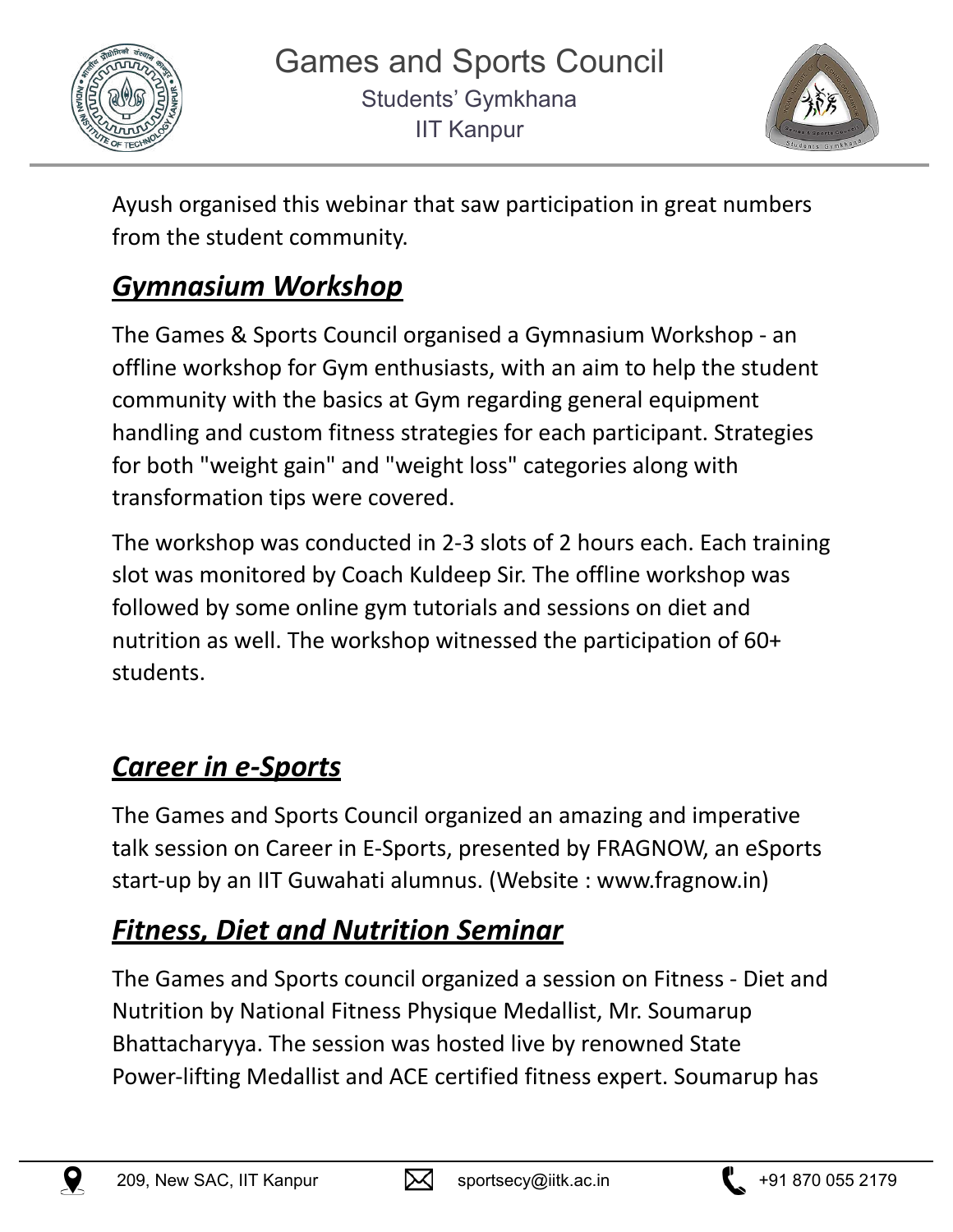



also been a part of IITKs legacy by being the Mr Inter IIT and Inter IIT Gold Medallist.

### *Sports Cryptic and Scavenger Hunt*

For the fresh start of the semester for Y21, the Games and Sports Council organized team events including a Scavenger Hunt and a Sports Cryptic Hunt. The details for the events were as follows –

#### SCAVENGER HUNT

They were given a list of thirty items and they needed to send photos of as many items as they could in the given limited time.

#### SPORTS CRYPTIC HUNT

There were a certain number of clues/questions related to different games and sports given to the participants. They needed to solve those clues successively in a given interval of time.

### *Eat More and Lose More(Webinar)*

The council organized an enlightening session 'Eat More & Lose More' by an evidence-based fitness influencer, Mr. Ojasvi Rajput. By the end of the session, the attendants came to know of all the research and analysis-backed fitness truths and have quite an idea about how to achieve their fitness goals despite the inclusion of their favourites in your daily diet.

### *HOLI SPORTS CAMP*



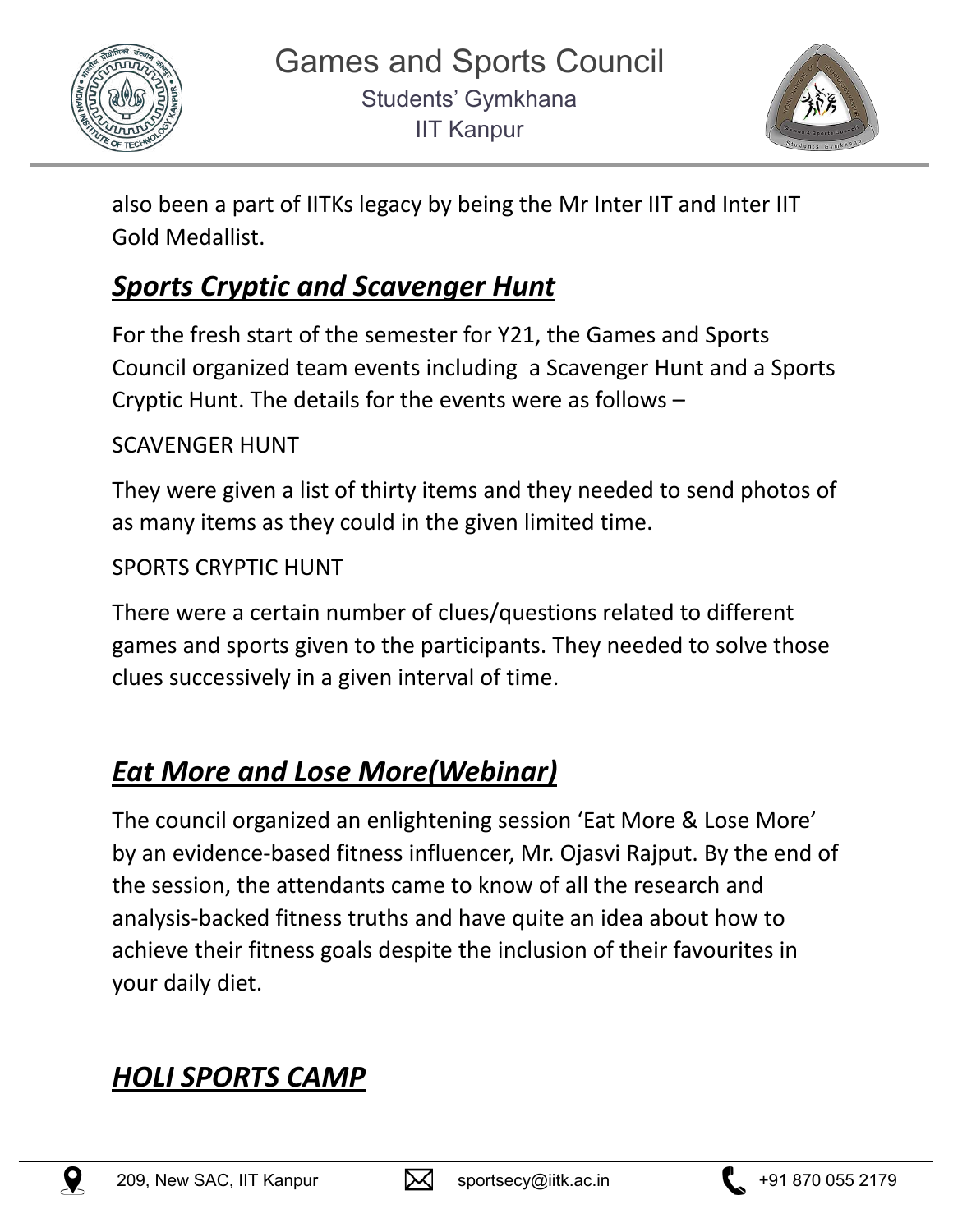



The camp was conducted from the 12th to the 17th of March, i.e., on the auspicious occasion of Holi, with practice sessions being held twice a day, in the morning and the evening slots. The camp was overseen by Institute coaches and Institute team captains. It was targeted to assure a smooth learning experience of the fresh batch of players from the experienced players of the institute. In total 150+ students participated in the Holi Sports Camp. Simultaneously, teams and players from outside the institute were also invited in some sports to compete with the players from the institute. Overall, it turned out to be a power-packed event that gave the much-needed kick start to the sports activities on campus.

Out of all the players in the camp, one student per team was awarded the Player of the Camp recognition for their consistency, perseverance, and determination. My heartiest congratulations to all the below-mentioned Players of the Camp!

Athletics: Men's Team- Yoginder | Women's Team- Jyoti

Basketball: Men's Team-Melvin Thomas | Women's Team-Yukkta Seelam

Badminton: Men's Team- Ayush Pande | Women's Team- Ritul

Cricket: Sunil Kumar Meena

Football: Ishan Bawne

Hockey: Aryan Bansal

Lawn Tennis: Men's Team-Kalash Talati | Women's Team-Riya Mishra

Weightlifting: Karamjeet Singh



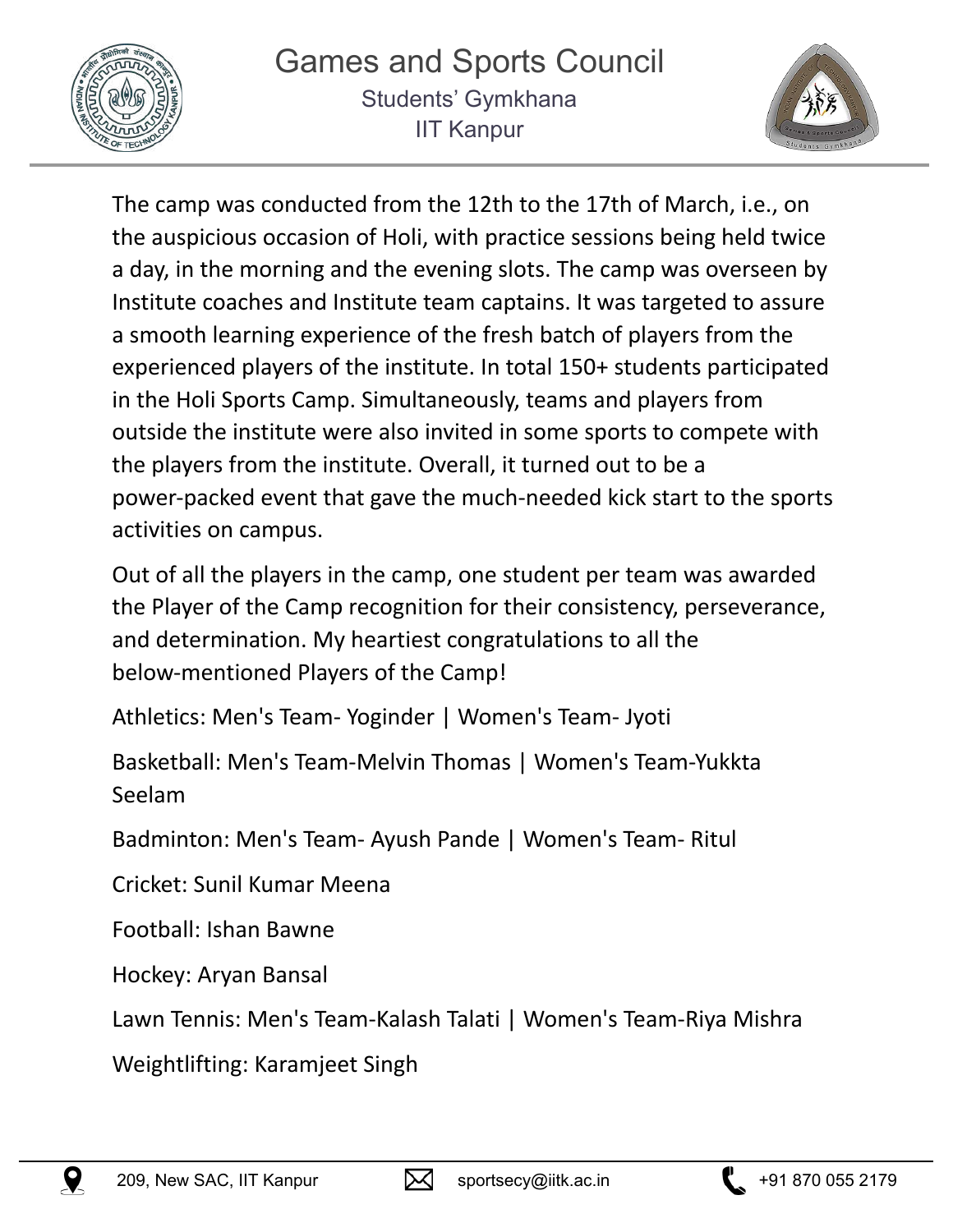



Volleyball: Men's Team- Tarun Rao | Women's Team-Shikha Singh Squash: Men's Team- Samarth Arora| Women's Team- Nikita Table Tennis: Men's Team- Ishu Choudhary | Women's Team- Kajal Deep

### *Intra-Hall Tournaments and Workshops*

Intra-hall football, cricket and volleyball tournaments were organised on the 4<sup>th</sup>, 5<sup>th</sup> and 6<sup>th</sup> of March for the campus junta. Workshops were also held for various sports like Hockey, Football for Girls. It gave the people new on campus the first taste of offline sports event as well as provided them a relief after midsem week. It aided in reviving the campus sports culture and also acted as an event that boosted offline wing bonding.

### *OLD SPORTS COMPLEX Gymnasium Expansion*

In collaboration with DoRA, funds worth Rs. 60 lakhs were pledged from alumnus for gym expansion and total amount aimed is Rs. 2.6 crores.

### *Udghosh*

The annual intercollegiate sports fest was successfully conducted from the 2<sup>nd</sup> of April over a span of 3 days. It was the only festival where participants from outside were called for the presentation. It saw the participation of more than 1250 participants from colleges in UP to colleges from far off in India, tense matches, sports and motivational events and sessions throughout that period. Many of the campus junta





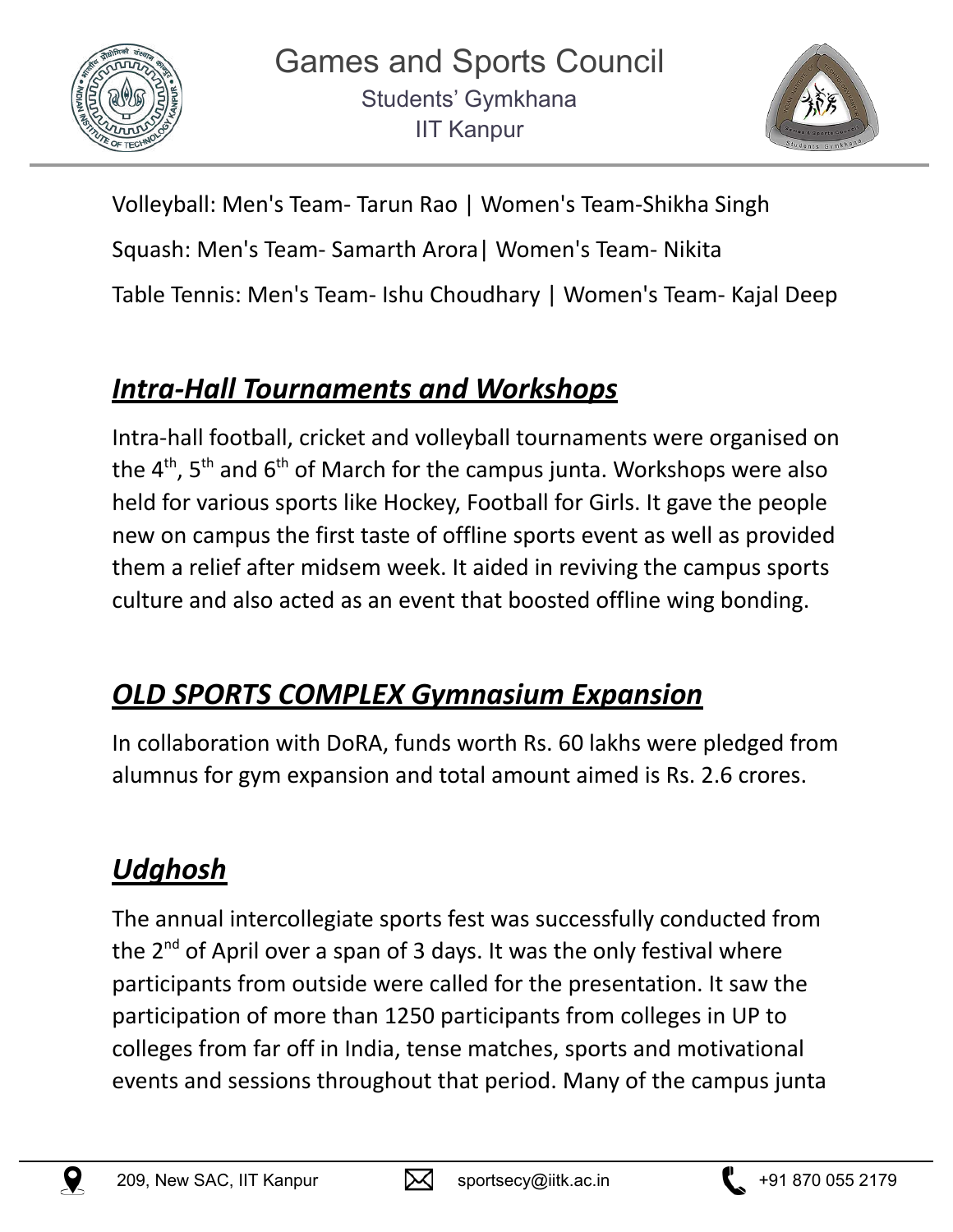



not only played with all their heart but also won accolades for themselves and for IITK.

Here are the results of our contingent:

| <b>SPORTS</b>  | <b>POSITION</b>                   |
|----------------|-----------------------------------|
| Athletics (M)  | Gold                              |
| Athletics (W)  | Silver                            |
| Badminton (M)  | 4th                               |
| Badminton (W)  | Gold (IITKA), 4th (IITKB)         |
| Basketball (M) | Silver                            |
| Basketball (W) | 4th                               |
| Chess          | Gold                              |
| Cricket        | Gold (IITK), Silver (IITK Alumni) |
| Football (M)   | Gold                              |
| Football (W)   | <b>Bronze</b>                     |





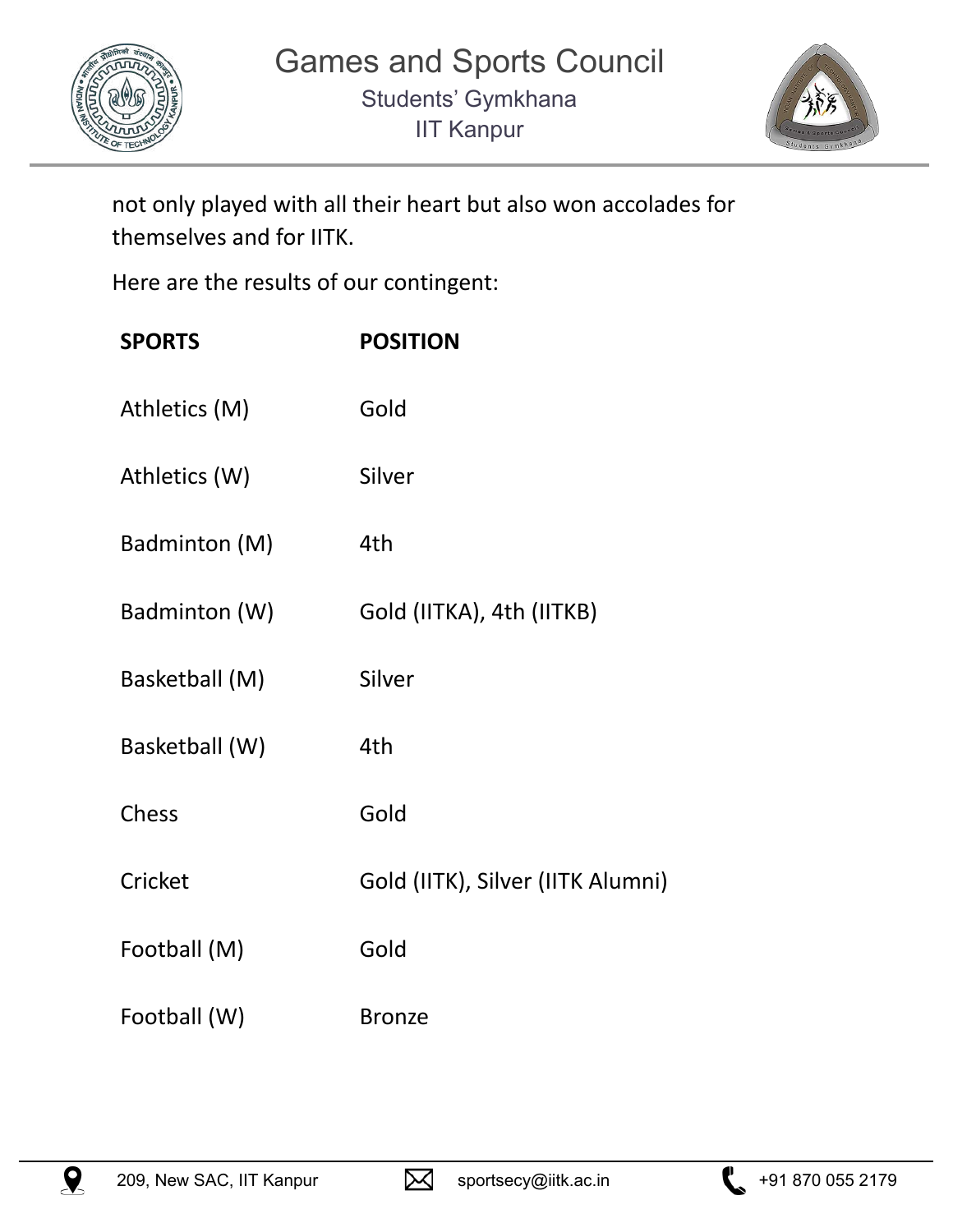



| Hockey (M)       | Silver (IITK Alumni), Bronze (IITK) |
|------------------|-------------------------------------|
| Lawn Tennis (M)  | 4th                                 |
| Lawn Tennis (W)  | Silver                              |
| Powerlifting     | Gold                                |
| Squash (M)       | Silver (IITKA), Bronze (IITKB)      |
| Table Tennis (W) | Gold (IITKA), Silver (IITKB)        |
| Volleyball (M)   | 4th                                 |
| Volleyball (W)   | <b>Bronze</b>                       |
| Weightlifting    | Gold                                |

## **RECOMMENDATIONS**

- Finance and permissions system should be improved
- Council restructuring will be taken up by next Gensec
- Inventory issuable should be accessible to students
- More space to GnS council